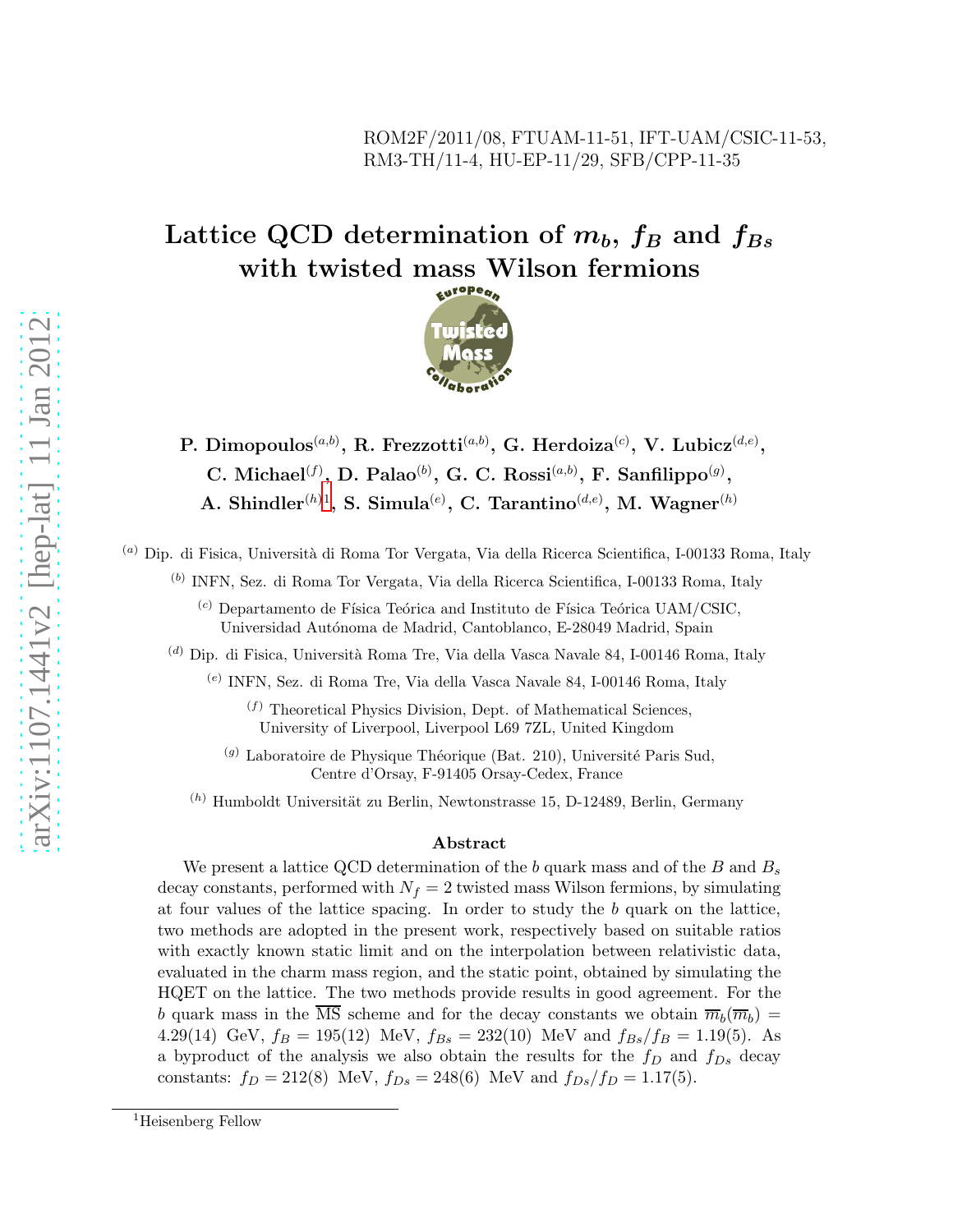# 1 Introduction

The study of physical processes involving the b quark are of utmost importance for accurate tests of the Standard Model and for searching New Physics effects. On the experimental side, B-factories have played a fundamental role in the achievement of the present accuracy and further improvements are expected and looked forward from LHCb and the planned SuperB factories. It is therefore crucial to have theoretical uncertainties well under control, in particular those of the hadronic parameters computed on the lattice.

Two particularly important cases of study are the purely leptonic decays  $B \to \tau \nu_{\tau}$  and  $B_s \to \mu^+\mu^-$ . The first process is particularly sensitive to potential New Physics contributions mediated, at tree level, by charged Higgs. The relevant entries in the Standard Model prediction for the decay rate are the CKM matrix element  $V_{ub}$ , which can be extracted from the study of semileptonic  $B \to \pi \ell \nu_{\ell}$  decays without significant New Physics contributions (for  $\ell = e, \mu$ ), and the pseudoscalar decay constant  $f_B$ . The measured values of the  $B \to \tau \nu_{\tau}$  decay rate deviate, at present, by about 3 sigma from the Standard Model prediction [\[1,](#page-20-0) [2\]](#page-20-1), within relatively large experimental and theoretical uncertainties. In this respect, improving the lattice determination of  $f_B$  would be an important ingredient for increasing the chances of detecting the contribution of New Physics effects to this decay. Another golden process for the detection of potentially large New Physics contributions is the rare leptonic decay  $B_s \to \mu^+ \mu^-$ , which is being studied with unprecedented accuracy at LHCb. In this case, the relevant hadronic parameter to be determined on the lattice, which enters the theoretical prediction of the decay rate, is the pseudoscalar decay constant  $f_{B_s}$ . The determination of both  $f_B$  and  $f_{B_s}$ , together with a prediction for the b quark mass  $m_b$ , are the scope of the present study.

With the available computer power it is not possible to simulate quark masses in the range of the physical b mass keeping, at the same time, finite volume and discretization effects under control. In order to circumvent these problems, many different methods have been proposed so far (see [\[3\]](#page-20-2) for a recent review).

In [\[4\]](#page-20-3) we performed an exploratory calculation of the b quark mass and the decay constants  $f_B$  and  $f_{Bs}$  by introducing suitable ratios having an exactly known static limit. In [\[5\]](#page-21-0) a more standard method [\[6\]](#page-21-1) was applied, using lattice QCD data with the heavy quark mass ranging from the charm region up to more than 3 GeV, together with the information coming from a calculation in the static limit point. In the following, we will refer to the two approaches as to the "ratio method" and the "interpolation method" respectively.

Here we update and finalize both the analyses, by implementing several improvements. We replace the preliminary values of the quark mass renormalization constants with the published results of [\[7\]](#page-21-2). We increase for some ensembles the statistics and we use more data, in particular, data at the finest lattice spacing ( $\beta = 4.2$ ) are now included also in the analysis with the ratio method. The main improvement in the analysis based on the interpolation method consists in studying the dependence of the decay constants on the quark masses, instead of the meson masses, and performing the extrapolation to the continuum limit at fixed (reference) values of the heavy quark mass. This allows us to better disentangle discretization effects from the (physical) heavy quark mass dependence.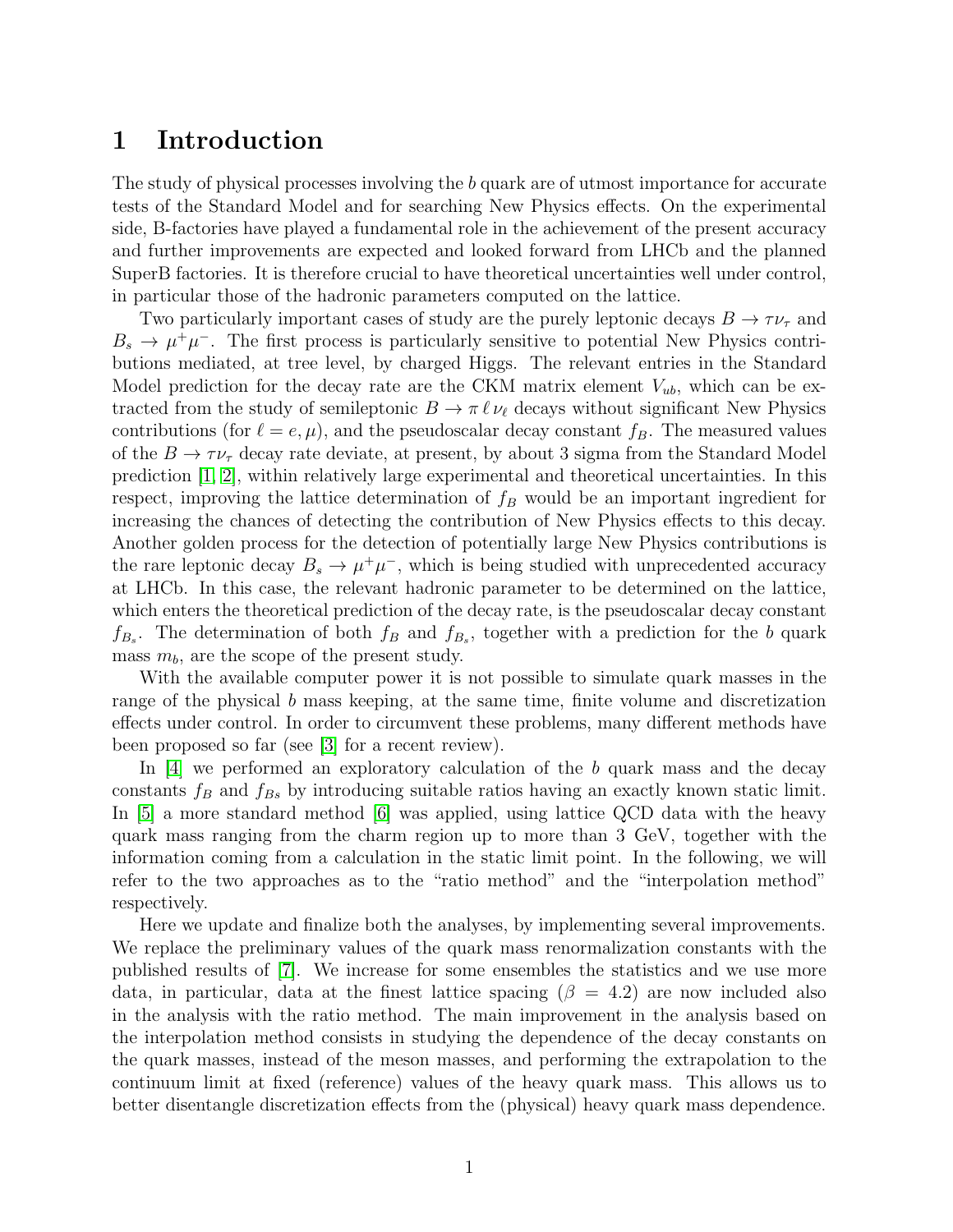The use of the quark masses in the determination of  $f_B$  and  $f_{Bs}$  requires as input the value of the b quark mass,  $m_b$ , which we obtain from the ratio method.

Our results for the b quark mass in the MS scheme and for the decay constants (the latter obtained by averaging the results of the two methods) read

$$
\overline{m}_b(\overline{m}_b) = 4.29(14) \text{ GeV},
$$

$$
f_B = 195(12)
$$
 MeV,  $f_{Bs} = 232(10)$  MeV,  $\frac{f_{Bs}}{f_B} = 1.19(5)$ , (1)

which are in good agreement with our previous results  $[4, 5]$  $[4, 5]$ , but which have smaller uncertainties. In particular, with respect to the result  $\overline{m}_b(\overline{m}_b) = 4.63(27)$  GeV of [\[4\]](#page-20-3), we obtain for the b quark mass a central value which is smaller by approximately one standard deviation and a reduction of the uncertainty by almost a factor two, mainly because of the improvement in the determination of the quark mass renormalization constant.

As a byproduct of the analysis we also obtain the results for the  $f_D$  and  $f_{Ds}$  decay constants

$$
f_D = 212(8)
$$
 MeV,  $f_{Ds} = 248(6)$  MeV,  $\frac{f_{Ds}}{f_D} = 1.17(5)$ , (2)

which update and improve our previous determination [\[8\]](#page-21-3).

# 2 Simulation details

The calculation is based on the  $N_f = 2$  gauge field configurations generated by the European Twisted Mass (ETM) Collaboration with the tree-level improved Symanzik gauge action [\[9\]](#page-21-4) and the twisted mass quark action [\[10\]](#page-21-5) at maximal twist, discussed in detail in [\[11\]](#page-21-6)-[\[16\]](#page-22-0). We simulated  $N_f = 2$  mass-degenerate dynamical quarks, whose mass is eventually extrapolated to the physical isospin averaged mass of the up and down quarks,  $m_{u/d}$ . The strange and charm quarks are quenched in the present calculation. In our lattice setup all physical quantities are  $\mathcal{O}(a)$  improved [\[16\]](#page-22-0), in particular cutoff effects related to the heavy quark mass  $\mu_h$  are of order  $a^2\mu_h^2$ .

For further details of our simulations we refer to [\[17\]](#page-22-1), where the same ensembles of gauge configurations were used. We recall here that data at four values of the lattice coupling,  $\beta = \{3.80, 3.90, 4.05, 4.20\}$ , are included in the analysis. The corresponding values of the lattice spacing,  $a = \{0.098(3), 0.085(2), 0.067(2), 0.054(1)\}\$  fm, have been determined in [\[17\]](#page-22-1) together with  $m_{u/d}$  using the physical values of the pion mass and decay constant as input. From [\[17\]](#page-22-1) we also take the values of the average up/down and the strange quark masses, namely  $\overline{m}_{u/d}(2 \text{ GeV}) = 3.6(2) \text{ MeV}$  and  $\overline{m}_s(2 \text{ GeV}) = 95(6) \text{ MeV}$ . For the quark mass renormalization constants  $Z_{\mu} = Z_P^{-1}$  we use the results obtained in [\[7\]](#page-21-2), i.e.  $Z_P(\overline{\text{MS}}, 2 \text{ GeV}) = \{0.411(12), 0.437(7), 0.477(6), 0.501(20)\}\$ at the four beta values (see also [\[17\]](#page-22-1) for the estimate of  $Z_P$  at  $\beta = 4.20$ ).

At variance with [\[17\]](#page-22-1), where only the light, strange and charm quark masses were studied, a wider range of values for the valence quark masses is considered here, in order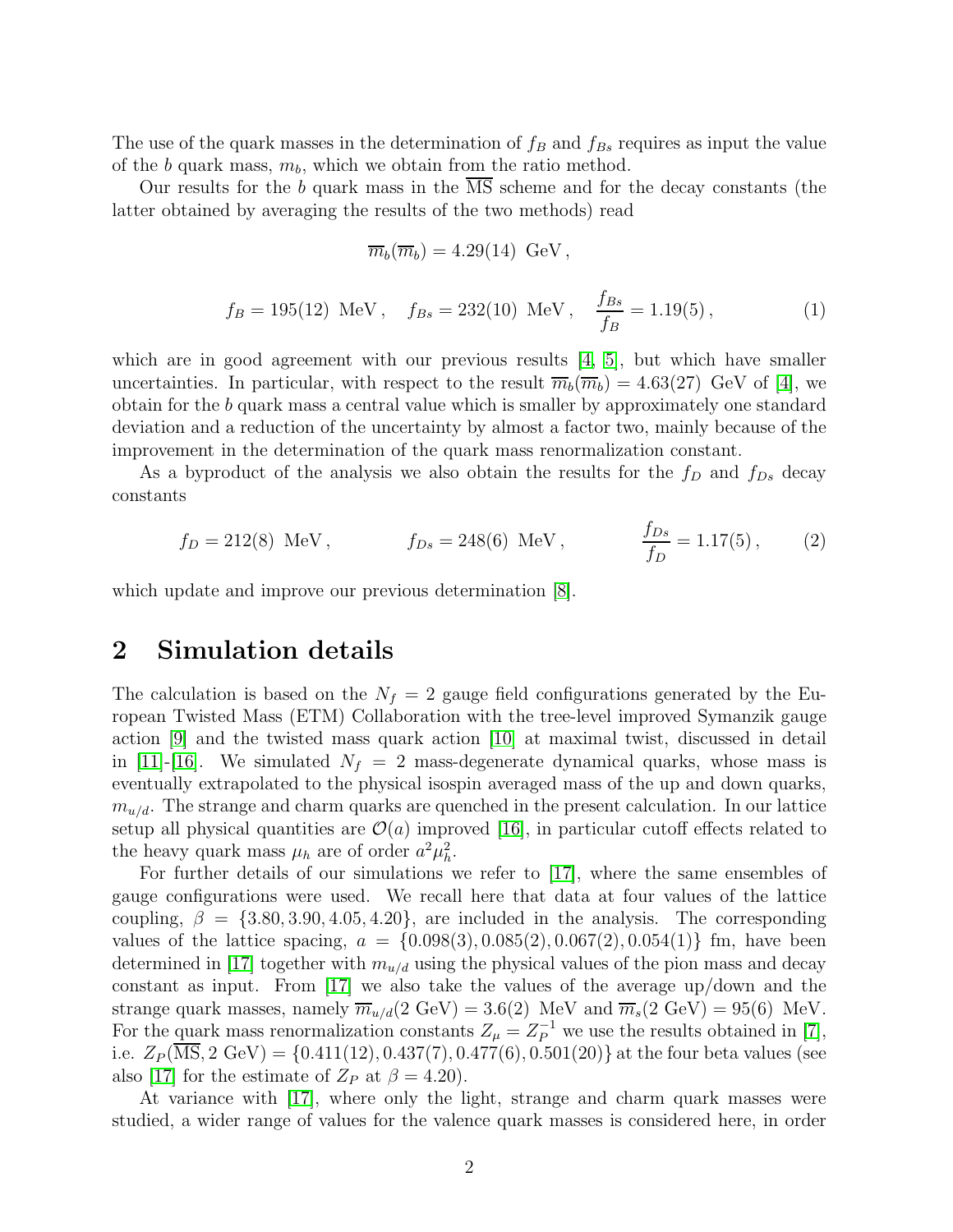|      | $a\mu_{\ell}$          | $a\mu_s$        | $a\mu_h$                       | $t_{min}/a$ |
|------|------------------------|-----------------|--------------------------------|-------------|
| 3.80 | 0.0080, 0.0110         | 0.0165, 0.0200  | 0.2143, 0.2406, 0.2701, 0.3032 | 14          |
|      |                        | 0.0250          | 0.3403, 0.3819, 0.4287, 0.4812 |             |
| 3.90 | 0.0030, 0.0040,        | 0.0150, 0.0180  | 0.2049, 0.2300, 0.2582, 0.2898 | 16          |
|      | 0.0064, 0.0085, 0.0100 | 0.0220          | 0.3253, 0.3651, 0.4098, 0.4600 |             |
| 4.05 | 0.0030, 0.0060,        | 0.0135, 0.0150, | 0.1663, 0.1867, 0.2096, 0.2352 | 21          |
|      | 0.0080                 | 0.0180          | 0.2640, 0.2963, 0.3326, 0.3733 |             |
| 4.20 | 0.0020, 0.0065         | 0.0130, 0.0148  | 0.1477, 0.1699, 0.1954, 0.2247 | 25          |
|      |                        | 0.0180          | 0.2584, 0.2971, 0.3417         |             |

<span id="page-3-0"></span>Table 1: Values of simulated bare quark masses in lattice units, for the four  $\beta$  values, in the light ( $a\mu_{\ell}$ ), strange ( $a\mu_s$ ) and heavy ( $a\mu_h$ ) sectors. In the last column the minimum values of time  $t_{min}$  chosen for the 2-point function fits are collected.

to get closer to the physical b quark mass. The values of the simulated valence quark masses are collected in Table [1.](#page-3-0) The values of the valence light quark mass,  $\mu_{\ell}$ , are always taken identical to those of their sea counterparts. The heavy quark mass  $\mu_h$  ranges from approximately  $m_c$  up to 2.3−2.4  $m_c$ , being  $m_c$  the physical charm quark mass. Correlators at higher  $\mu_h$  values have been simulated and were included in [\[5\]](#page-21-0). They are characterized by large fluctuations in the effective mass plateaux, and thus by large statistical uncertainties. As a consequence, these data turn out to be irrelevant in the fits, and we have excluded them from the present analysis.

We now proceed to describe the two approaches adopted in the present work to study the B-physics observables, namely the ratio method of  $|4|$  and the interpolation method.

## 3 Ratio method

### 3.1 The b quark mass

The b quark mass is obtained by implementing the ratio method of [\[4\]](#page-20-3), briefly recalled hereafter. The method is suggested by the HQET asymptotic behavior of the heavy-light meson mass  $M_{h\ell}$ ,

<span id="page-3-1"></span>
$$
\lim_{\mu_h^{\text{pole}} \to \infty} \left( \frac{M_{h\ell}}{\mu_h^{\text{pole}}} \right) = \text{constant} \tag{3}
$$

where  $\mu_h^{\text{pole}}$  $h_h^{\text{pole}}$  is the pole quark mass and the limit [\(3\)](#page-3-1) is approached without corrections of  $\mathcal{O}(1/\log(\mu_h^{\rm pole}))$  $_{h}^{\text{pole}}/\Lambda_{\text{QCD}}$ ). The first step is to consider an appropriate sequence of heavy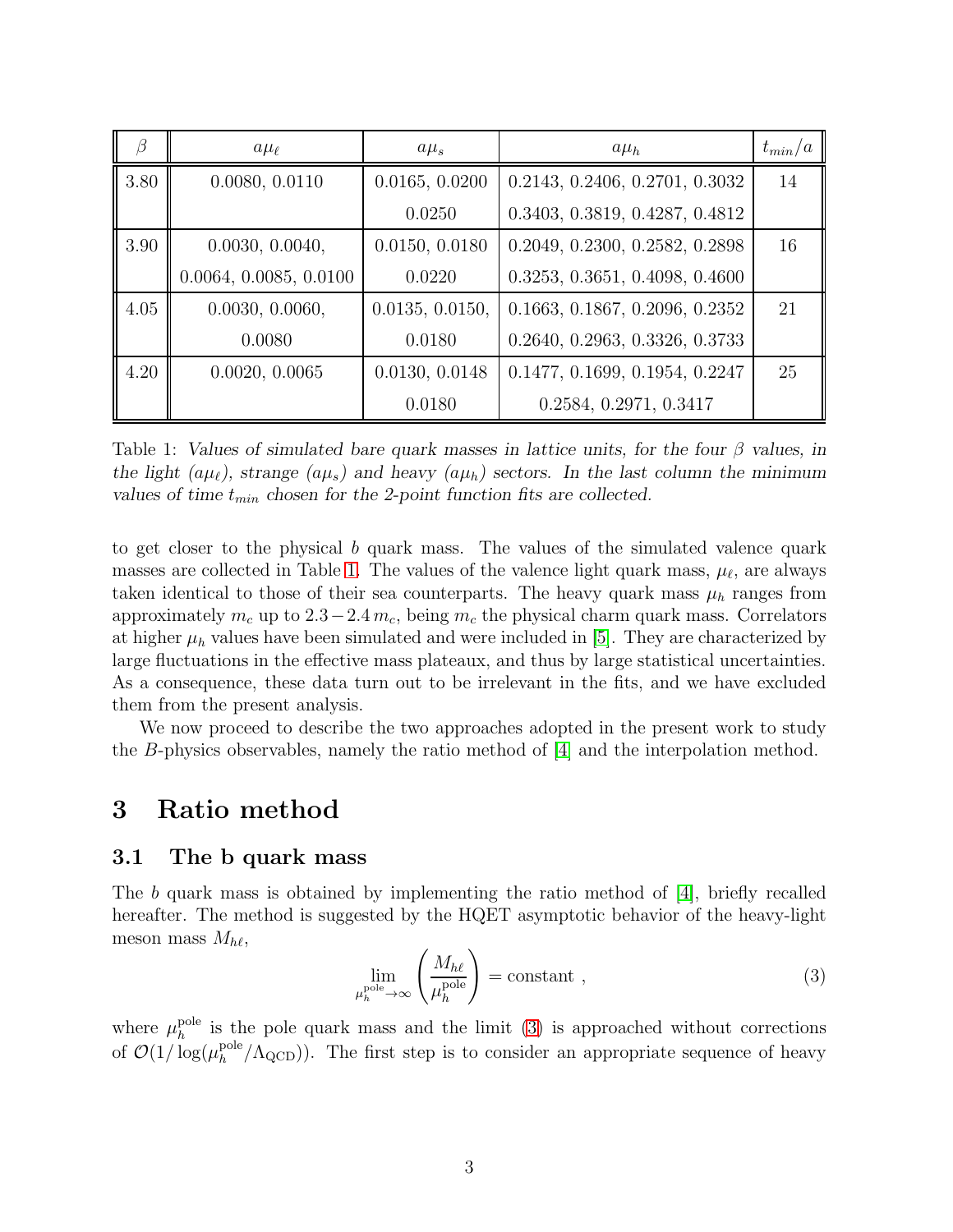quark masses,  $\bar{\mu}_h^{(1)}$  $\bar{\mu}_h^{(1)},\,\bar{\mu}_h^{(2)}$  $\bar{\mu}_h^{(2)}, \ldots, \bar{\mu}_h^{(N)}$  $h^{(N)}$ , with fixed ratio

<span id="page-4-1"></span>
$$
\frac{\bar{\mu}_h^{(n)}}{\bar{\mu}_h^{(n-1)}} = \lambda \tag{4}
$$

and ranging from the charm mass to values somewhat below the bottom mass. Here and in the following we denote by a "bar" the quark masses renormalized in the MS scheme and, if not otherwise specified, a renormalization scale of 2 GeV is implied.

Then one computes the following ratios that have an exactly known static limit,

<span id="page-4-0"></span>
$$
y(\bar{\mu}_{h}^{(n)}, \lambda; \bar{\mu}_{\ell}, a) = \frac{M_{h\ell}(\bar{\mu}_{h}^{(n)}; \bar{\mu}_{\ell}, a)}{M_{h\ell}(\bar{\mu}_{h}^{(n-1)}; \bar{\mu}_{\ell}, a)} \cdot \frac{\bar{\mu}_{h}^{(n-1)}}{\bar{\mu}_{h}^{(n)}} \cdot \frac{\rho(\bar{\mu}_{h}^{(n-1)}, \mu^{*})}{\rho(\bar{\mu}_{h}^{(n)}, \mu^{*})} =
$$
  

$$
= \lambda^{-1} \frac{M_{h\ell}(\bar{\mu}_{h}^{(n)}; \bar{\mu}_{\ell}, a)}{M_{h\ell}(\bar{\mu}_{h}^{(n)}/\lambda; \bar{\mu}_{\ell}, a)} \cdot \frac{\rho(\bar{\mu}_{h}^{(n)}/\lambda, \mu^{*})}{\rho(\bar{\mu}_{h}^{(n)}, \mu^{*})}, \qquad n = 2, \cdots, N. \tag{5}
$$

The function  $\rho(\bar{\mu}_h, \mu^*)$  is the factor that converts the renormalized  $\overline{MS}$  quark mass (at the scale  $\mu^*$ ) into the pole mass,

<span id="page-4-2"></span>
$$
\mu_h^{\text{pole}} = \rho(\bar{\mu}_h, \mu^*) \bar{\mu}_h(\mu^*) \tag{6}
$$

known up to  $N<sup>3</sup>LO$  in perturbation theory [\[18,](#page-22-2) [19\]](#page-22-3). The NLO expression reads

$$
\rho(\bar{\mu}_h, \mu^*) = \left[1 + \frac{16}{3} \cdot \frac{\alpha^{\overline{\text{MS}}}(\bar{\mu}_h)}{4\pi}\right] \cdot \left(\frac{\alpha^{\overline{\text{MS}}}(\bar{\mu}_h)}{\alpha^{\overline{\text{MS}}}(\mu^*)}\right)^{12/(33-2N_f)} \cdot \left[1 + \left(\frac{2(4491 - 252N_f + 20N_f^2)}{3(33-2N_f)^2}\right) \frac{\alpha^{\overline{\text{MS}}}(\bar{\mu}_h) - \alpha^{\overline{\text{MS}}}(\mu^*)}{4\pi}\right],\tag{7}
$$

used for  $N_f = 2$  in the present analysis. We notice that the dependence on the scale  $\mu^*$ cancels in the ratios of  $\rho$  factors evaluated at different heavy quark masses and thus in the  $y$  ratio defined in eq.  $(5)$ .

From eq. [\(3\)](#page-3-1) and QCD asymptotic freedom it follows that the ratios [\(5\)](#page-4-0) have the following static limit:

$$
\lim_{\bar{\mu}_h \to \infty} y(\bar{\mu}_h, \lambda; \bar{\mu}_\ell, a = 0) = 1.
$$
\n(8)

The value of the ratio  $\lambda$  of eq. [\(4\)](#page-4-1), between two subsequent values of the heavy quark mass, is chosen in such a way that after a finite number of steps the heavy-light meson mass assumes the experimental value  $M_B = 5.279$  GeV (we find  $\lambda = 1.1762$ ). In order to implement this condition, the lattice data at the four lattice spacings are interpolated at the following values of the heavy quark mass,

$$
\bar{\mu}_h^{(1)} = 1.140 \text{ GeV}, \ \bar{\mu}_h^{(2)} = \lambda \bar{\mu}_h^{(1)} = 1.341 \text{ GeV}, \ \bar{\mu}_h^{(3)} = \lambda^2 \bar{\mu}_h^{(1)} = 1.577 \text{ GeV}, \tag{9}
$$
\n
$$
\bar{\mu}_h^{(4)} = \lambda^3 \bar{\mu}_h^{(1)} = 1.855 \text{ GeV}, \ \bar{\mu}_h^{(5)} = \lambda^4 \bar{\mu}_h^{(1)} = 2.182 \text{ GeV}, \ \bar{\mu}_h^{(6)} = \lambda^5 \bar{\mu}_h^{(1)} = 2.566 \text{ GeV}.
$$

Ratios of the kind defined in eq. [\(5\)](#page-4-0) are introduced because, besides having an exactly known static limit, they are also expected [\[4\]](#page-20-3) to have a smooth chiral and continuum limit,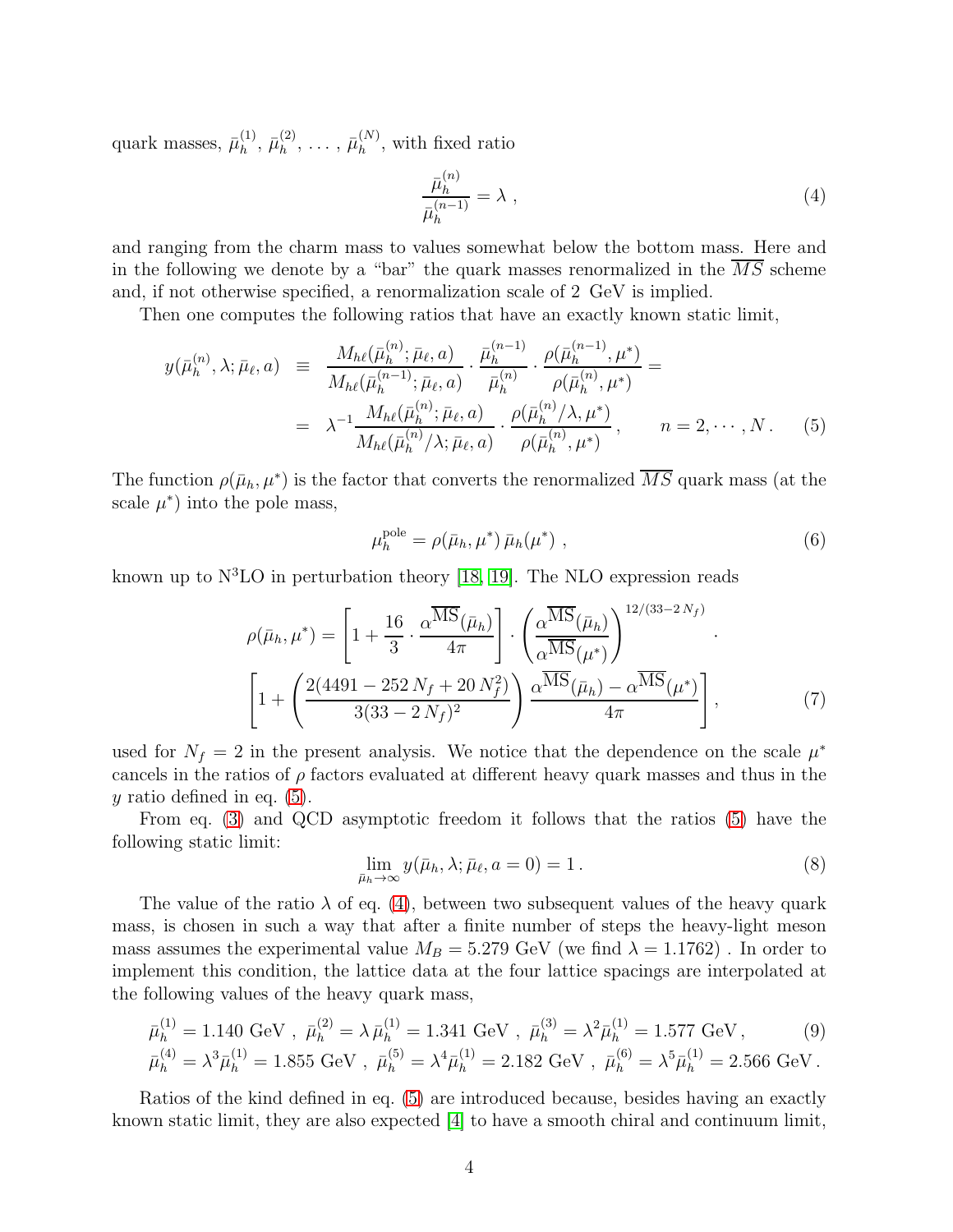

<span id="page-5-0"></span>Figure 1: Light quark mass dependence of the meson mass  $M_{h\ell}(\bar{\mu}_h^{(1)})$  $\binom{1}{h}$  (left) and of the ratio  $y(\bar{\mu}_h^{(2)}$  $\binom{2}{h}$  (right) at the four values of the lattice spacing.

as shown in the right plot of fig. [1.](#page-5-0) In fig. [1](#page-5-0) (left) we show the chiral and continuum extrapolation of the heavy-light meson mass evaluated at the first of our heavy quark masses  $\bar{\mu}_h^{(1)}$  $\eta_h^{(1)}$ , namely  $M_{hl}(\bar{\mu}_h^{(1)})$  $\binom{1}{h}$ , at the four available  $\beta$  values. We have considered the following (phenomenological) linear fit which, as shown in fig. [1,](#page-5-0) turns out to describe well the lattice data,

$$
M_{hl}(\bar{\mu}_h^{(1)}) = C_1 + C_2 \,\bar{\mu}_l + C_3 \, a^2 \tag{10}
$$

After performing the continuum and chiral extrapolation of the ratios [\(5\)](#page-4-0), we study their dependence on the inverse heavy quark mass. Inspired by HQET, we perform a polynomial fit in  $1/\bar{\mu}_h$ , of the form

<span id="page-5-3"></span>
$$
y(\bar{\mu}_h) = 1 + \frac{\eta_1}{\bar{\mu}_h} + \frac{\eta_2}{\bar{\mu}_h^2},\tag{11}
$$

which imposes the constraint  $y = 1$  at the static point. The fit is illustrated in fig. [2.](#page-6-0) A detailed discussion of the  $\mu_h$  dependence of the ratio y, in comparison to the HQET expectation, is provided in the Appendix.

The value of the b quark mass is finally determined by considering the following equation

<span id="page-5-1"></span>
$$
y(\bar{\mu}_h^{(2)})\,y(\bar{\mu}_h^{(3)})\,\ldots\,y(\bar{\mu}_h^{(K+1)}) = \lambda^{-K}\,\frac{M_{hu/d}(\bar{\mu}_h^{(K+1)})}{M_{hu/d}(\bar{\mu}_h^{(1)})}\cdot\left[\frac{\rho(\bar{\mu}_h^{(1)},\mu^*)}{\rho(\bar{\mu}_h^{(K+1)},\mu^*)}\right],\tag{12}
$$

which should be looked at as a relation between the mass of the heavy-light meson,  $M_{hu/d}(\bar{\mu}_h^{(K+1)})$  $\binom{K+1}{h}$ , and the corresponding heavy quark mass  $\bar{\mu}_{h}^{(K+1)}$  $\binom{(K+1)}{h}$ , being  $M_{hu/d}(\bar{\mu}_h^{(1)})$  $\binom{1}{h}$  the initial triggering value. The b quark mass is then determined by finding the value of  $K$  at which  $M_{hu/d}(\bar{\mu}_h^{(K+1)})$  $\binom{(A+1)}{h}$  takes the experimental value of the B-meson mass,  $M_B$ . Calling  $K_b$ the solution of the resulting eq. [\(12\)](#page-5-1) (we find  $K_b = 9$ ), one gets for  $\bar{\mu}_b = \overline{m}_b(2 \text{ GeV})$  the simple relation

<span id="page-5-2"></span>
$$
\bar{\mu}_b = \lambda^{K_b} \bar{\mu}_h^{(1)} = 4.91(15) \text{ GeV} . \tag{13}
$$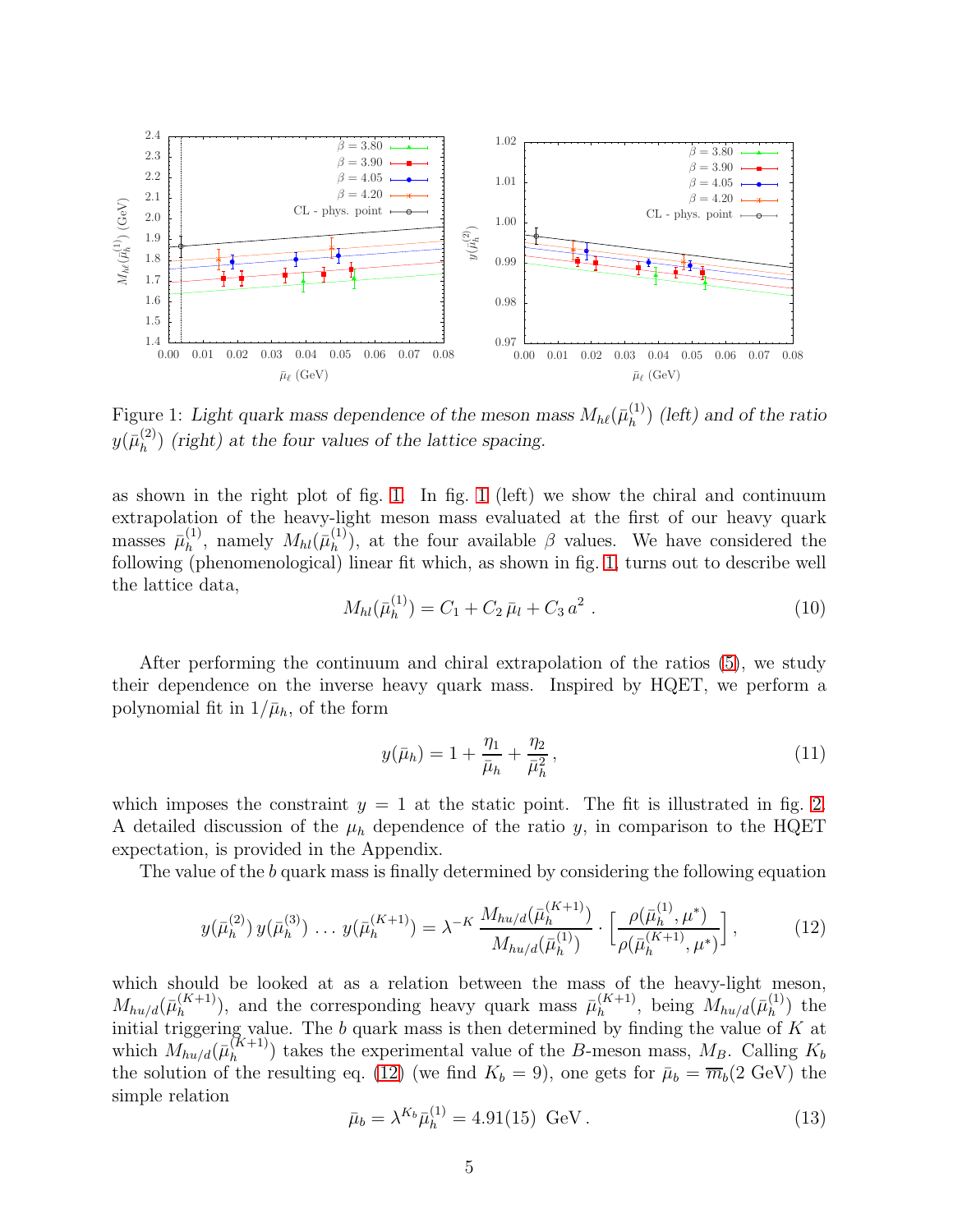

<span id="page-6-0"></span>Figure 2: Heavy quark mass dependence of the ratio  $y(\bar{\mu}_h)$  extrapolated to the physical value of the light quark mass and to the continuum limit. The vertical line represents the value of the physical b quark mass.

We observe that it is always possible to guarantee that the solution  $K_b$  is an integer number through a slight variation of the parameter  $\lambda$  and/or of the triggering mass  $\bar{\mu}_h^{(1)}$  $h^{(1)}$ .

An equivalent method consists in determining the b quark mass by studying  $M_{hs}$  instead of  $M_{hu/d}$  and using in input the experimental  $B_s$ -meson mass value,  $M_{Bs} = 5.366 \text{ GeV}$ . A very similar result is obtained from this analysis:  $\bar{\mu}_b = 4.92(13)$  GeV. The small difference (0.01 GeV) with respect to eq. [\(13\)](#page-5-2) indicates a good control of the chiral extrapolation which, in particular, in the heavy-strange meson case involves only the sea quark mass. The main effect of the uncertainty due the chiral extrapolation is accounted for by the error quoted in eq. [\(13\)](#page-5-2), which comes from the chiral, continuum and  $1/\mu_h$  fits.

In order to estimate the residual uncertainty due to discretization effects, we have tried to include in the continuum extrapolation, besides the leading  $\mathcal{O}(a^2)$  correction, an additional  $a<sup>4</sup>$  term. We find, however, that this subleading contribution cannot be fitted with our data. Therefore, we have repeated the analysis by excluding the data at the coarsest lattice spacing ( $\beta = 3.80$ ). The difference in the determination of the b quark mass turns out to be of 0.05 GeV.

In order to estimate the systematic error associated to the interpolation of  $y(\bar{\mu}_h)$  as a function of  $1/\bar{\mu}_h$ , we have repeated the whole analysis by choosing a third order polynomial in  $1/\bar{\mu}_h$  (rather than a second order one, as in the ansatz [\(11\)](#page-5-3)). This change resulted in an increase of the b quark mass of about 0.5%, corresponding to a shift of  $\simeq 0.02$  GeV of the central value result of eq. [\(13\)](#page-5-2).

An additional uncertainty is introduced by the truncation of the perturbative series in the determination of the pole mass in eq. [\(6\)](#page-4-2), which is affected by renormalon ambiguities. When comparing the results obtained with the NLO definition of the pole mass to the results found with the LO one, the difference in the b quark mass is found to be small, of about 0.01 GeV. The sensitivity to the pole mass definition, which appears in the intermediate steps, thus largely cancels out in the final determination.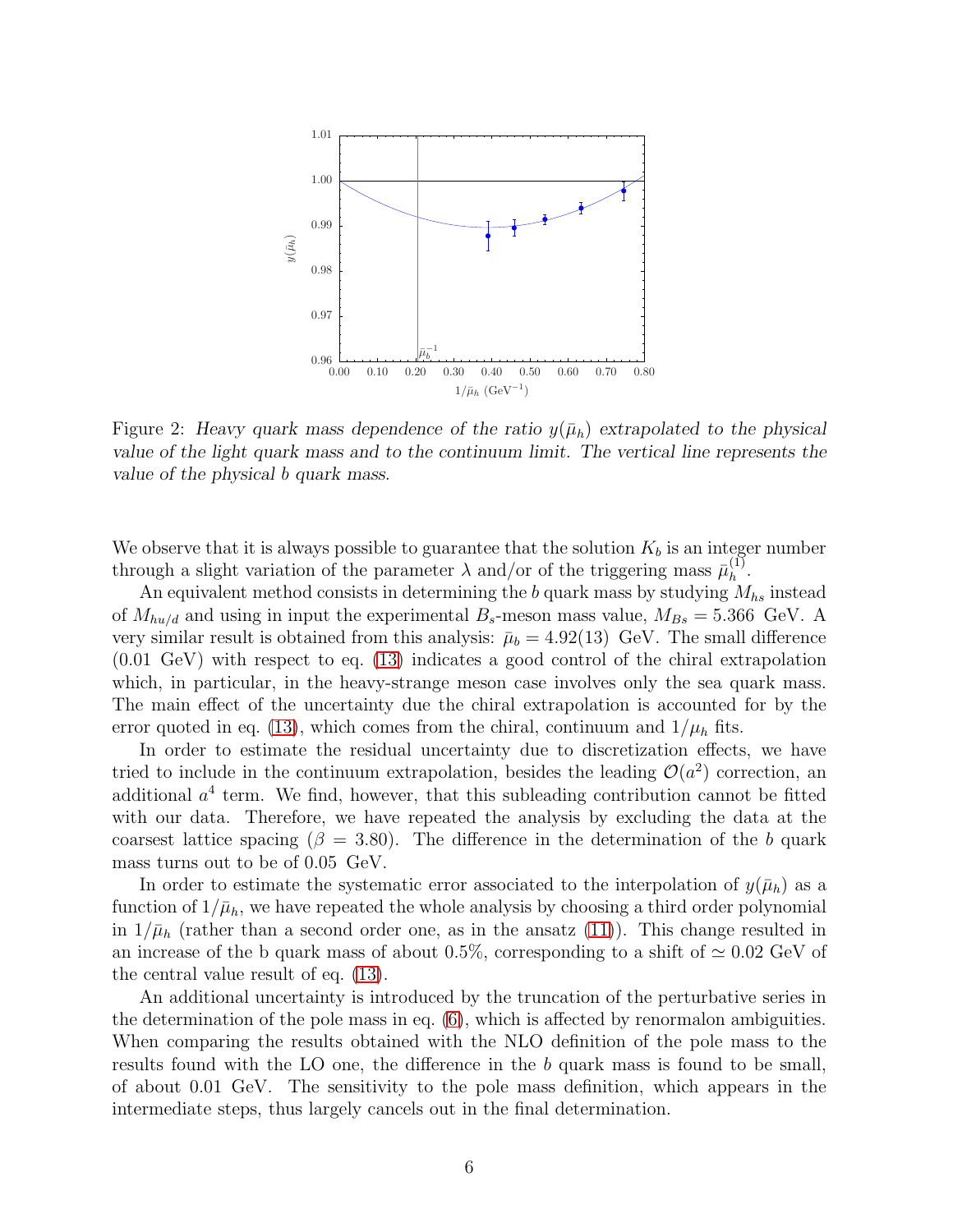We finally quote the b quark mass at the conventional renormalization scale of  $m_b$  itself

<span id="page-7-2"></span>
$$
\bar{m}_b(m_b) = 4.29(13)(4) \text{ GeV} = 4.29(14) \text{ GeV}, \qquad (14)
$$

where the first error is of statistical and fitting origin and the second one is the sum in quadrature of the residual systematic uncertainties discussed above. The present result for the b quark mass has a central value which is smaller by approximately one standard deviation than the value found in [\[4\]](#page-20-3), and an uncertainty which is reduced by almost a factor two, reflecting the various improvements implemented in the present analysis.

#### 3.2 Decay constants

A similar strategy is employed by applying the ratio method to determine the  $B$  and  $B_s$ meson decay constants. The HQET asymptotic prediction for the decay constant is

$$
\lim_{\mu_h^{\text{pole}} \to \infty} f_{h\ell} \sqrt{\mu_h^{\text{pole}}} = \text{constant} \,. \tag{15}
$$

Therefore, the ratios with static limit equal to one of interest in this case are, for  $f_B$  and  $f_{Bs}$ , [\[4\]](#page-20-3)

<span id="page-7-3"></span>
$$
z(\bar{\mu}_h, \lambda; \bar{\mu}_\ell, a) \equiv \lambda^{1/2} \frac{f_{h\ell}(\bar{\mu}_h, \bar{\mu}_\ell, a)}{f_{h\ell}(\bar{\mu}_h/\lambda, \bar{\mu}_\ell, a)} \cdot \frac{C_A^{stat}(\mu_b^*, \bar{\mu}_h/\lambda)}{C_A^{stat}(\mu_b^*, \bar{\mu}_h)} \frac{[\rho(\bar{\mu}_h, \mu^*)]^{1/2}}{[\rho(\bar{\mu}_h/\lambda, \mu^*)]^{1/2}}
$$
  

$$
z_s(\bar{\mu}_h, \lambda; \bar{\mu}_\ell, \bar{\mu}_s, a) \equiv \lambda^{1/2} \frac{f_{h\ell}(\bar{\mu}_h, \bar{\mu}_\ell, \bar{\mu}_s, a)}{f_{h\ell}(\bar{\mu}_h/\lambda, \bar{\mu}_\ell, \bar{\mu}_s, a)} \cdot \frac{C_A^{stat}(\mu_b^*, \bar{\mu}_h/\lambda)}{C_A^{stat}(\mu_b^*, \bar{\mu}_h)} \frac{[\rho(\bar{\mu}_h, \mu^*)]^{1/2}}{[\rho(\bar{\mu}_h/\lambda, \mu^*)]^{1/2}}. (16)
$$

The ratio of  $\rho$  factors (raised to the appropriate power) is present to convert  $\overline{MS}$  heavy quark masses to pole masses as in eq. [\(5\)](#page-4-0). The factor  $C_A^{stat}(\mu_b^*, \bar{\mu}_h)$ , defined as

<span id="page-7-0"></span>
$$
\Phi_{hs}(\mu_b^*) = \left[C_A^{stat}(\mu_b^*, \bar{\mu}_h)\right]^{-1} \cdot \Phi_{hs}^{\text{QCD}}(\bar{\mu}_h),\tag{17}
$$

provides the matching between the decay constant in QCD for a heavy quark mass  $\bar{\mu}_h$  and in HQET, and the running of the static axial current to the renormalization scale  $\mu_b^*$ , and it is known up to  $N^2LO$  in PT [\[20\]](#page-22-4). The NLO expression used in the present analysis reads

<span id="page-7-1"></span>
$$
C_A^{stat}(\mu_b^*, \bar{\mu}_h) = \left(\frac{\alpha^{\overline{\text{MS}}}(\bar{\mu}_h)}{\alpha^{\overline{\text{MS}}}(\mu_b^*)}\right)^{-\frac{6}{33-2N_f}} \cdot \left[1 - \left(\frac{-3951 + 300 N_f + 60 N_f^2 + (924 - 56 N_f)\pi^2}{9(33 - 2 N_f)^2}\right) \cdot \frac{\alpha^{\overline{\text{MS}}}(\bar{\mu}_h) - \alpha^{\overline{\text{MS}}}(\mu_b^*)}{4\pi}\right] \cdot \left[1 - \frac{8}{3} \frac{\alpha^{\overline{\text{MS}}}(\bar{\mu}_h)}{4\pi}\right],\tag{18}
$$

with  $N_f = 2$ .

In order to have better control on the chiral extrapolation, we consider as primary quantities in the present analysis the decay constant  $f_{B_s}$ , whose dependence on the light quark mass only occurs through sea effects, and the ratio  $f_{B_s}/f_B$  which provides a direct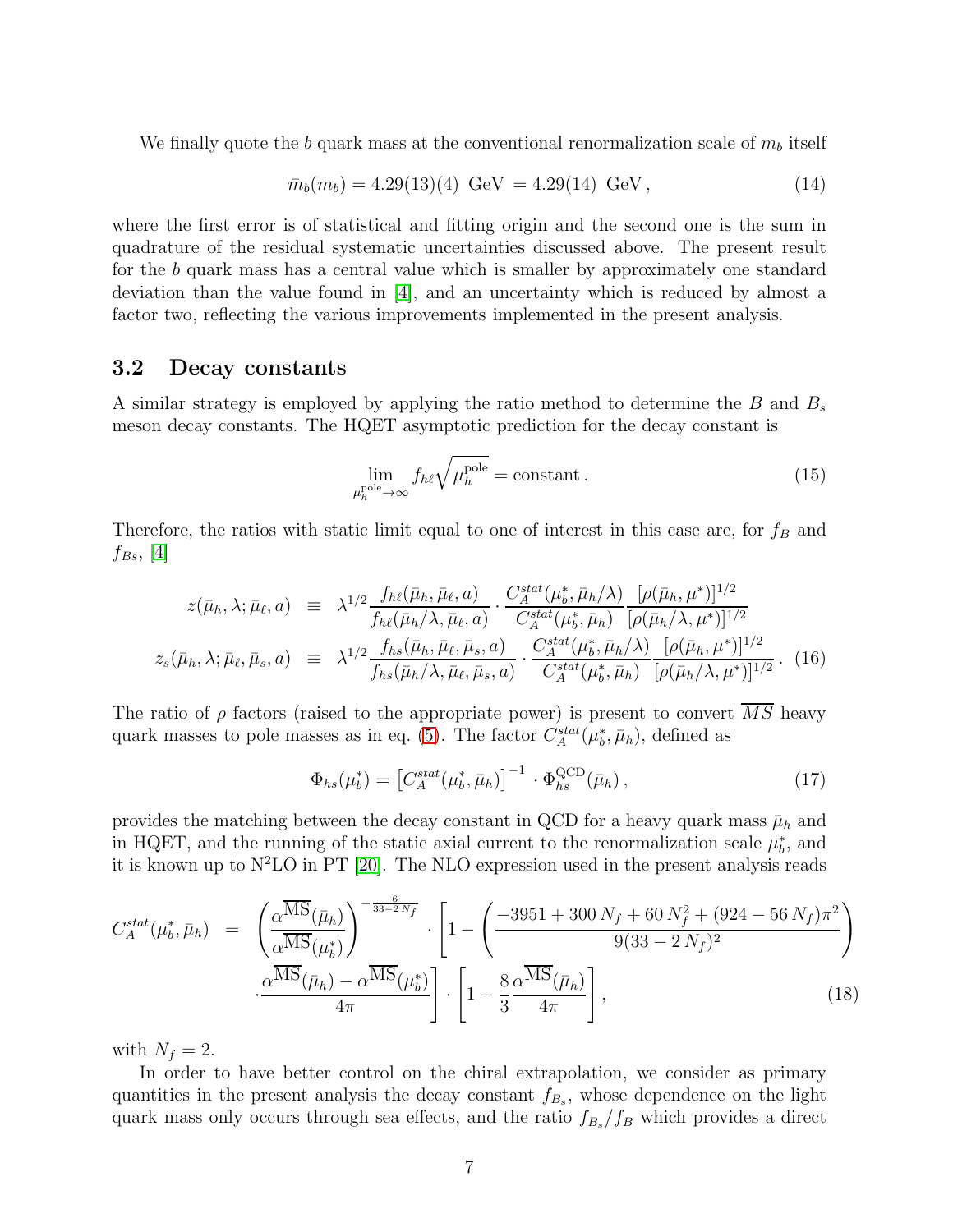

<span id="page-8-0"></span>Figure 3: Light quark mass dependence of the decay constant  $f_{hs}(\bar{\mu}_h^{(1)})$  $\binom{1}{h}$  (left) and of the ratio  $z_s({\bar \mu}_h^{(2)}$  $\binom{2}{h}$  (right) at the four values of the lattice spacing.



<span id="page-8-1"></span>Figure 4: Light quark mass dependence of the ratio of decay constants  $f_{hs}(\bar{\mu}_h^{(1)})$  $\binom{1}{h}/f_{hl}(\bar{\mu}_{h}^{(1)})$  $\binom{1}{h}$ (left) and of the double ratio  $z_s(\bar{\mu}_h^{(2)})$  $_{h}^{(2)})/z(\bar{\mu}_{h}^{(2)})$  $\binom{2}{h}$  (right) at the four values of the lattice spacing.

determination of the SU(3) breaking effect in the decay constant. Within the ratio method, these quantities are obtained from the ratio  $z_s$  and the double ratio  $z_s/z$ .

Both  $z_s$  and  $z_s/z$  have a smooth chiral and continuum limit, as illustrated in figs. [3](#page-8-0) and [4.](#page-8-1) In particular, the results for the double ratio  $z_s/z$  turn out to be well described by both a linear and a constant behavior in both  $\bar{\mu}_{\ell}$  and  $a^2$  (see fig. [4](#page-8-1) right). For simplicity reasons the constant fit ansatz was chosen. In the left panels of figs. [3](#page-8-0) and [4](#page-8-1) we show the chiral and continuum extrapolation of  $f_{hs}$  and  $f_{hs}/f_{h\ell}$  at the initial (triggering) mass  $\bar{\mu}_h^{(1)}$  $\frac{(1)}{h}$ . For  $f_{hs}/f_{h\ell}$ , heavy meson chiral perturbation theory (HMChPT) predicts at the NLO a linear+logarithmic dependence on the light quark mass, since a chiral log controls the chiral behavior of  $f_B$  (see eq. [\(20\)](#page-10-0) below). With our results, the logarithmic dependence cannot be appreciated, and we thus perform also a simpler linear fit in the light quark mass which turns out to describe well the lattice data. As discussed in section 5, we eventually average the results obtained from the HMChPT and the linear fits and include the difference in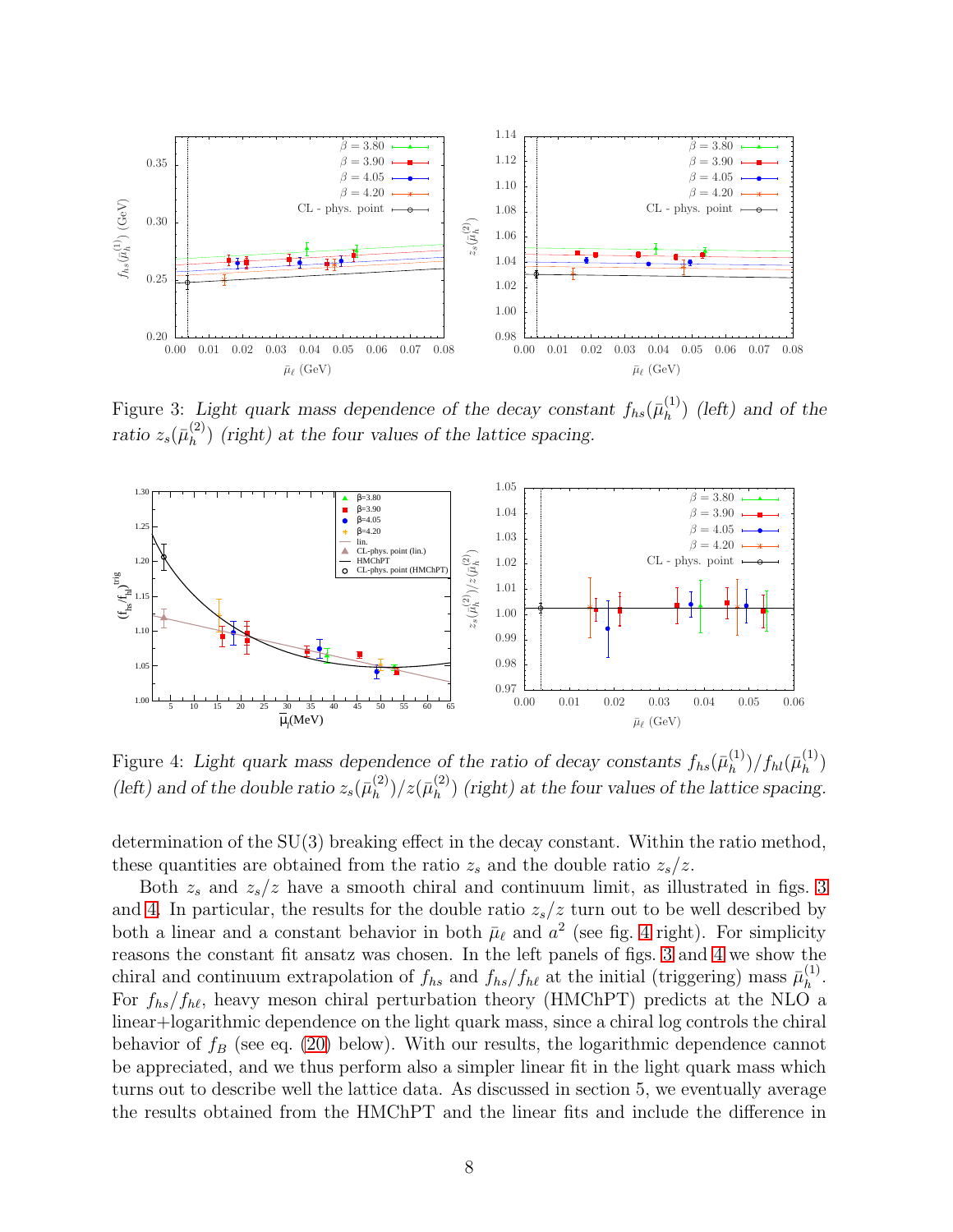

<span id="page-9-0"></span>Figure 5: Heavy quark mass dependence of the ratio  $z_s(\bar{\mu}_h)$  (left) and of the double ratio  $z_s(\bar{\mu}_h)/z(\bar{\mu}_h)$  (right) extrapolated to the physical value of the light and strange quark masses and to the continuum limit. The vertical line represents the value of the physical b quark mass.

the systematic uncertainty. For  $f_{hs}$ , which depends on the light quark mass for sea effects only, we have implemented both a linear and a quadratic fit. They turn out to provide essentially identical results.

Finally, we study the dependence of the ratio  $z_s$  and the double ratio  $z_s/z$  on the heavy quark mass, which are shown in fig. [5.](#page-9-0) For  $z<sub>s</sub>$  we perform a quadratic interpolation to the b quark mass as for the ratio  $y(\bar{\mu}_h)$  in eq. [\(11\)](#page-5-3) and, also in this case, a detailed discussion is provided in the Appendix. For  $z_s/z$ , the dependence on the heavy quark mass is barely visible, so that in this case we perform either a linear interpolation in  $1/\bar{\mu}_h$  or we fix this ratio equal to its asymptotic heavy-quark mass limit,  $z_s/z=1$ .

# 4 Interpolation method

As already mentioned, the interpolation method consists in interpolating to the b quark mass the relativistic results obtained for values of the heavy quark masses in the range around and above the physical charm (up to twice to three times its value) and the result evaluated in the static limit by simulating the HQET on the lattice. In this section, we describe these results by addressing, in turn, the calculation with relativistic lattice QCD in the charm mass region, the calculation within the HQET on the lattice, and the interpolation among the two sets of results.

### 4.1 Decay constants in relativistic QCD

The lattice relativistic data for the heavy-light and heavy-strange meson masses and decay constants are the same used for the ratio method. We considered in the analysis four values of the lattice spacing and the values of valence quark masses collected in Table [1.](#page-3-0) With respect to the preliminary results with this method presented in [\[5\]](#page-21-0), we added an ensemble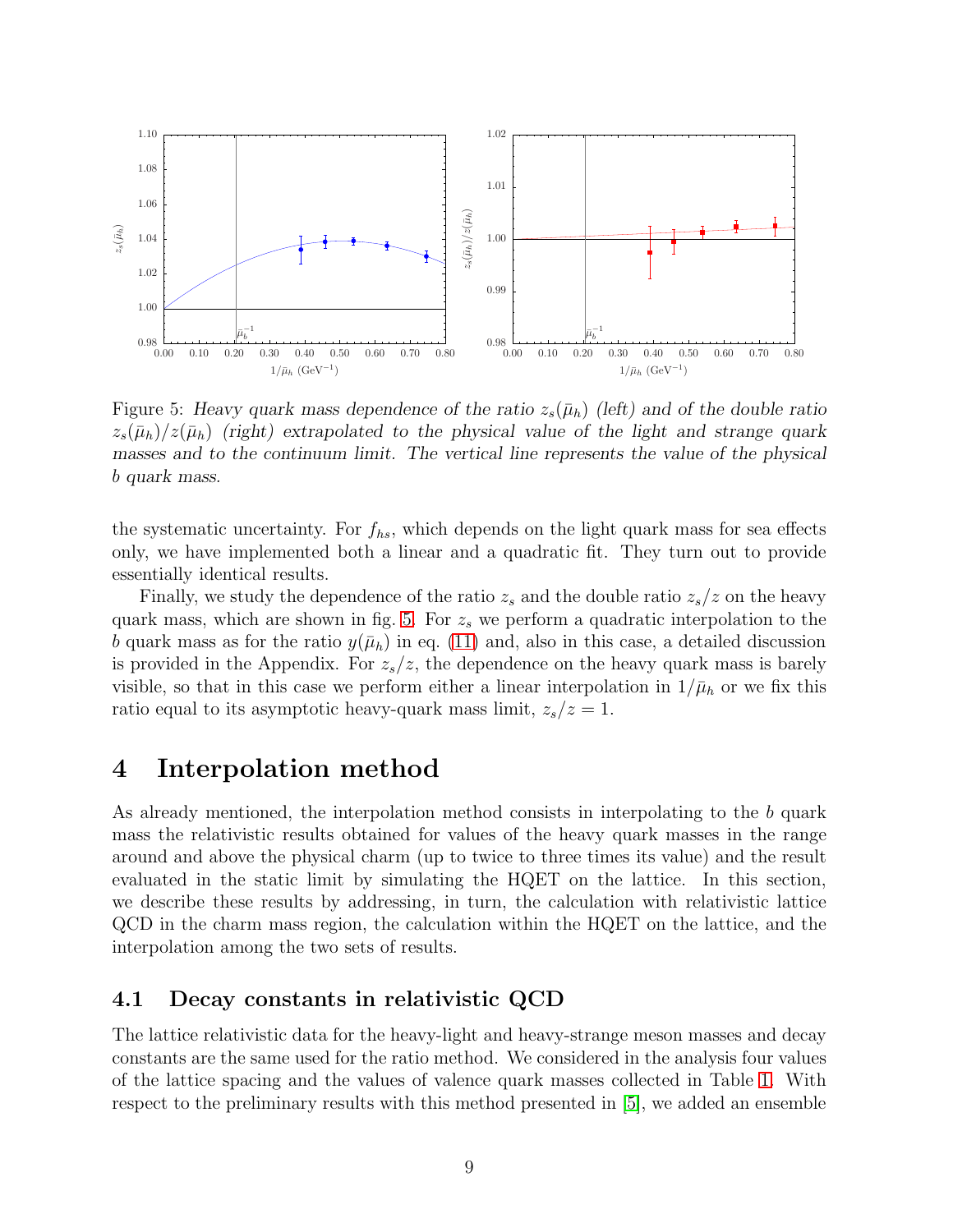with a lighter quark mass at  $\beta = 4.2$  and, for other ensembles, we increased the statistics. Another update w.r.t to the analysis in [\[5\]](#page-21-0) concerns the renormalization constants, which had preliminary values at the time of [\[5\]](#page-21-0), and have been later updated and published in [\[7\]](#page-21-2). The main improvement, however, concerns the disentanglement of the heavy mass dependence from discretization effects. In the present analysis the extrapolation to the continuum limit is performed at fixed (renormalized) heavy quark mass. The whole analysis consists in the following steps.

First, we slightly interpolate the lattice data to reach a set of reference heavy quark masses equal at the four  $\beta$  values. This allows us to study discretization effects at fixed heavy quark mass. We have chosen the reference masses within the range of the simulated values. In the  $\overline{\text{MS}}$  scheme, at  $\mu = 2 \text{ GeV}$ , the set of reference masses is  $\bar{\mu}_h = \{1.25, 1.50, 1.75, 2.00, 2.25\}$  GeV.

We have then performed a combined continuum and chiral extrapolation, at fixed reference heavy quark mass. As for the ratio method, we consider as primary quantities  $f_{hs}$ and the ratio  $f_{hs}/f_{h\ell}$  obtained in the present analysis from  $\Phi_{hs}$  and  $\Phi_{hs}/\Phi_{h\ell}$ , where

$$
\Phi_{hs} = f_{hs}\sqrt{M_{hs}} \quad \text{and} \quad \frac{\Phi_{hs}}{\Phi_{h\ell}} = \frac{f_{hs}}{f_{h\ell}} \sqrt{\frac{M_{hs}}{M_{h\ell}}} \,. \tag{19}
$$

An alternative analysis based on the definition of  $\Phi_{h\ell(s)}$  in terms of the pole mass, rather than the meson mass, i.e.  $\Phi_{h\ell(s)} = f_{h\ell(s)} \sqrt{\mu_b^{\rm pole}}$  $b<sub>b</sub>$ <sup>pole</sup>, has been also performed, leading to fully equivalent results.

The light quark mass dependence predicted for  $\Phi_{h\ell}$  and  $\Phi_{hs}$  by HMChPT [\[21,](#page-22-5) [22,](#page-22-6) [23\]](#page-22-7) at the NLO reads

<span id="page-10-0"></span>
$$
\Phi_{h\ell}(a,\bar{\mu}_{\ell},\bar{\mu}_{h}) = A_{h} \left[ 1 - \frac{3(1+3\hat{g}^{2})}{4} \frac{2 B_{0} \bar{\mu}_{\ell}}{(4 \pi f_{0})^{2}} \log \left( \frac{2 B_{0} \bar{\mu}_{\ell}}{(4 \pi f_{0})^{2}} \right) + B_{h} \bar{\mu}_{\ell} + C_{h} a^{2} \right],
$$
  

$$
\Phi_{h s}(a,\bar{\mu}_{\ell},\bar{\mu}_{s},\bar{\mu}_{h}) = D_{h} \left( 1 + E_{h} \bar{\mu}_{\ell} + F_{h} \bar{\mu}_{s} + G_{h} a^{2} \right),
$$
 (20)

where we have also included in the above expressions a linear dependence on  $a<sup>2</sup>$  to account for leading discretization effects. The subscript h in the fit parameters of eq.  $(20)$  denotes the dependence on the heavy quark mass.

As previously discussed for the ratio method, the contribution of chiral logs in the ratio  $\Phi_{hs}/\Phi_{h\ell}$ , predicted by HMChPT, cannot be appreciated with our data (see fig. [4](#page-8-1) left). Thus, in order to perform the chiral extrapolation to the physical light quark mass, we also perform a simple linear fit in  $\bar{\mu}_{\ell}$  and eventually take the average of the two results. In the fit based on HMChPT, we take for the parameter  $\hat{g}$  the value  $\hat{g} = 0.61(7)$  obtained from the experimental measurement of the  $g_{D^*D\pi}$  coupling [\[24\]](#page-22-8). We choose this value, instead of the HQET prediction  $\hat{g} = 0.44(8)$  [\[25,](#page-22-9) [26\]](#page-22-10), as we fit data that are close to the charm mass region and in order to conservatively include in the average the maximum spread resulting from the different ways of performing the chiral extrapolation of our data. For  $\Phi_{hs}$ , as for  $f_{hs}$  within the ratio method (see fig. [3](#page-8-0) left), we have tried both a linear and a quadratic fit in  $\bar{\mu}_{\ell}$ , obtaining very similar results.

For illustration, the size of discretization effects in the calculation of  $\Phi_{hs}$  is shown in fig. [6,](#page-11-0) for a simulated value of the light quark mass of about 50 MeV and with  $\bar{\mu}_s \approx \bar{\mu}_s^{phys}$ .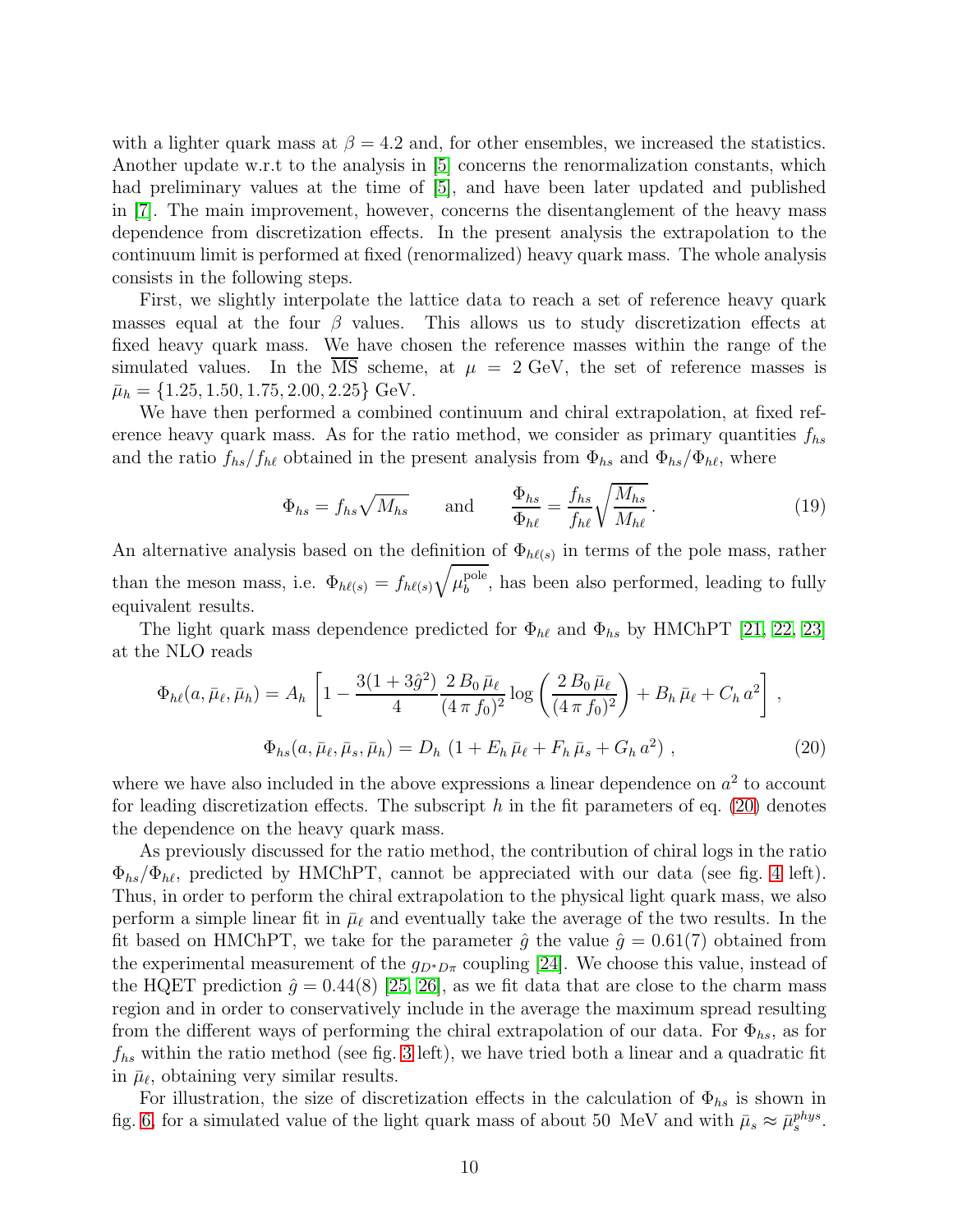

<span id="page-11-0"></span>Figure 6: Dependence of  $\Phi_{hs}$  on the squared lattice spacing, at the five reference values of the heavy quark mass (for a fixed value of the up/down and strange quark masses).

It is interesting to note that lattice artifacts turn out to be small. We find that this is a consequence of a partial cancellation between discretization terms in the decay constant and in the rooted meson mass, which are of similar size and opposite sign. For the same reason, the ratio  $\Phi_{hs}/\Phi_{h\ell}$  turns out to be practically independent of the lattice spacing.

### 4.2 Decay constants in the static limit of HQET

We now summarize the procedure adopted to evaluate the static-light meson masses and decay constants, which follows and improves the analysis of [\[5\]](#page-21-0). We use the same setup as for the recent ETMC study of the static-light meson spectrum [\[27,](#page-22-11) [28\]](#page-22-12). Technical details regarding e.g. number of ETMC  $N_f = 2$  gauge configurations considered, meson creation operators, corresponding correlation matrices and their analysis, smearing techniques to enhance the signal quality [\[29\]](#page-22-13) as well as efficient propagator computation can be found in these references.

The lattice action used to describe the static quark is the HYP2 static action [\[29,](#page-22-13) [30,](#page-22-14) [31\]](#page-23-0)

$$
S_h = a^4 \sum_x \bar{\psi}_h(x) D_0 \psi_h(x) = a^3 \sum_x \bar{\psi}_h(x) [\psi_h(x) - V_{\text{HYP}}^\dagger(x - a_0^0, 0) \psi_h(x - a_0^0)], \quad (21)
$$

where  $V_{\text{HYP}}$  is the so-called HYP-link, which is a gauge covariant function of the gauge links located within a hypercube.

Static-light correlators have been calculated for a subset of the configuration ensembles used for the relativistic calculation, namely for two values of the lattice spacing,  $\beta = 3.90$ and  $\beta = 4.05$ .

Due to the mixing between the pseudoscalar and the scalar currents occurring in the static-light framework,  $\Phi_{B(s)}^{\text{stat}}$  is obtained as a linear combination of two matrix elements,

$$
\Phi_{B_q}^{\text{stat}} = Z_P^{\text{stat}} \langle 0 | \bar{\psi}_{\text{h}} \gamma_5 \chi_q | B_{(q)}^{\text{stat}} \rangle + i \, r_q \, Z_S^{\text{stat}} \langle 0 | \bar{\psi}_{\text{h}} \chi_q | B_{(q)}^{\text{stat}} \rangle \,, \tag{22}
$$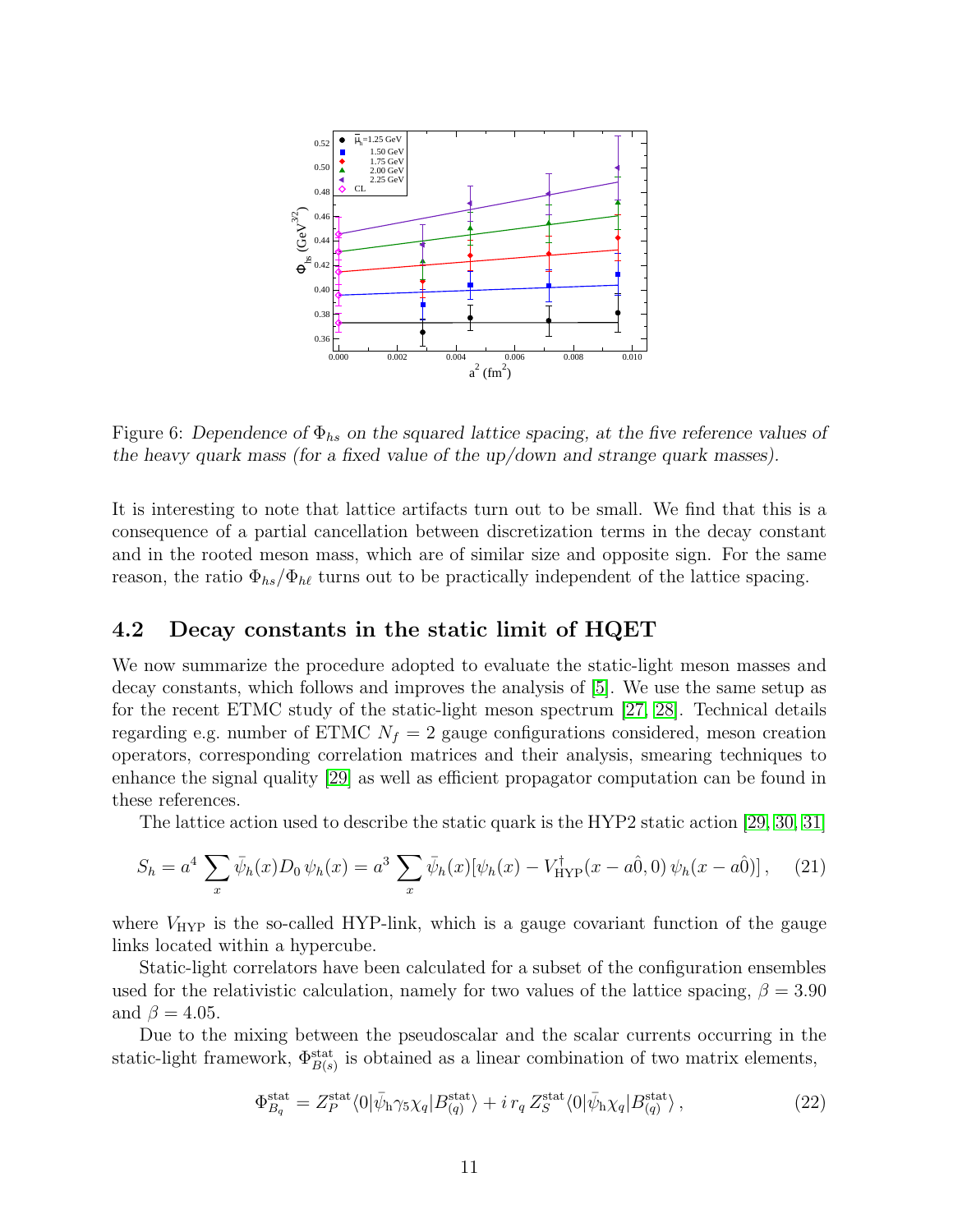

<span id="page-12-0"></span>Figure 7: The combination  $\Phi_{Bs}^{\text{stat}}/Z(4.05)$  (left), with  $Z \equiv (Z_P^{\text{stat}} + Z_S^{\text{stat}})/2$ , and the ratio  $\Phi_{B_s}^{\text{stat}}$  (right) as a function of the (squared) light pseudoscalar meson mass. In the left plot the data at  $\beta = 3.90$  have been multiplied by the appropriate factor to match the same scale for the data at  $\beta = 4.05$ .

where  $\chi_q = e^{-ir_q(\pi/4)\gamma_5}\psi_q$  is the light quark field in the twisted basis,  $r_q = \pm 1$  is the corresponding Wilson parameter, and  $Z_P^{\text{stat}}$  and  $Z_S^{\text{stat}}$  the static-light renormalization constants. In order to improve the signal quality of the lattice data we have combined the results with  $r_q = +1$  and  $r_q = -1$ , which are identical on average due to twisted mass symmetries.

In order to check the stability of the fitting method to extract the above matrix elements, we have performed, as in [\[27\]](#page-22-11), the computations with different parameters: number of states to be fitted in correlators, fitting time ranges, operator content of the correlation matrices. We have obtained results that are consistent within statistical errors.

For our setup (tree-level improved Symanzik gauge action and HYP2 static action) the non-perturbative values of the static-light renormalization constants are not available at present. We thus rely on the perturbative estimate at one loop [\[32\]](#page-23-1) evaluated using a boosted coupling. It provides  $Z_P^{\text{stat}} = \{0.85(8), 0.86(7)\}\$  and  $Z_S^{\text{stat}} = \{0.93(4), 0.94(3)\}\$ , at  $\beta = \{3.90, 4.05\}$  respectively, in the  $\overline{\text{MS}}$  scheme at the renormalization scale  $1/a$ . The uncertainty on  $Z_{P,S}^{\text{stat}}$  has been conservatively estimated as half of the deviation from unity.

The chiral extrapolation of  $\Phi_{Bs}^{\text{stat}}$  and  $\Phi_{Bs}^{\text{stat}}/\Phi_B^{\text{stat}}$  has been performed, as for the relativistic data, using the HMChPT functional forms given in eq. [\(20\)](#page-10-0), and it is shown in fig. [7](#page-12-0) in terms of the light meson mass squared  $M_{ll}^2$ . In this case, however, discretization terms are set to zero, as the fit includes data at only two values of the lattice spacing.

The matrix element shown in the left plot of fig. [7](#page-12-0) is chosen to be, for better clarity, the ratio  $\Phi_{Bs}^{\text{stat}}/Z$ , where  $Z = (Z_S^{\text{stat}} + Z_P^{\text{stat}})/2$ . This quantity only depends on the ratio of renormalization constants,  $Z_S^{\text{stat}}/Z_P^{\text{stat}}$ , but not on their average. One can also show that the relative systematic errors due to inaccurate knowledge of  $Z_S^{\text{stat}}/Z_P^{\text{stat}}$  on these matrix elements are  $\Delta(Z_S^{\text{stat}}/Z_P^{\text{stat}}) \times \mathcal{O}(a)$ , where  $\Delta(Z_S^{\text{stat}}/Z_P^{\text{stat}})$  is the error on  $Z_S^{\text{stat}}/Z_P^{\text{stat}}$  and  $\mathcal{O}(a)$  denotes matrix elements which are proportional to the lattice spacing. Consequently,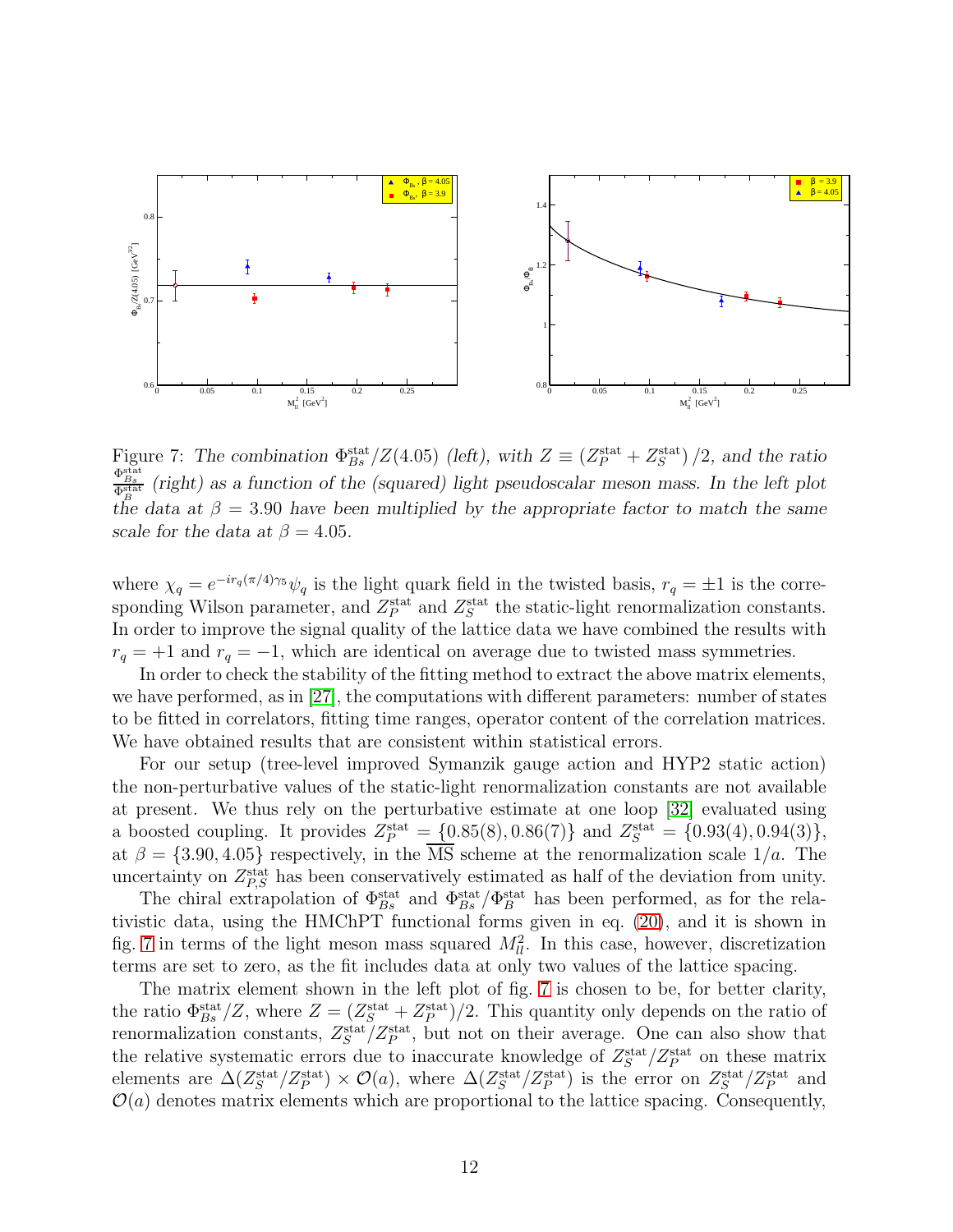the matrix elements shown in fig. [7](#page-12-0) are only slightly affected by the systematic uncertainty on the renormalization constants due to the use of one-loop lattice perturbation theory. Of course the evaluation of  $\Phi_{Bs}^{\rm stat}$  at each lattice spacing requires the info on one renormalization constant, which is conveniently chosen as  $(Z_S^{\text{stat}} + Z_P^{\text{stat}})/2$ .

Fig. [7](#page-12-0) shows that the chiral dependence on the light pseudoscalar mass is found to be very smooth for  $\Phi_{Bs}^{\text{stat}}$ , and a simple constant fit is used to perform the chiral extrapolation. In order to estimate the uncertainty due to the chiral extrapolation, a linear fit is tried for comparison and the difference is included in the systematic error. For the ratio  $\Phi_{Bs}^{\text{stat}}/\Phi_B^{\text{stat}}$ , besides the fit based on HMChPT we have also considered both a linear (in  $M_{ll}^2$ ) and a quadratic fit. The variation of the result is found to be of the order of 5% and it is included in the systematic uncertainty.

It is clear from fig. [7](#page-12-0) (right) that the data for the ratio  $\Phi_{Bs}^{\text{stat}}/\Phi_B^{\text{stat}}$  are affected by negligible cut-off effects. Some discretization effects are visible, instead, in the left plot of fig. [7](#page-12-0) which shows the results for  $\Phi_{Bs}^{\text{stat}}$ . In order to estimate their magnitude we compare the results for  $\Phi_{Bs}^{\text{stat}}$  obtained by either fitting together data at  $\beta = 3.90$  and  $\beta = 4.05$  or fitting data at one lattice spacing only. The difference, which turns out to be at the level of 3%, is included in the systematic uncertainty.

For  $\Phi_{Bs}^{\text{stat}}$  the simulated (bare) strange quark mass is fixed to the values  $a\mu_s = 0.0220$  at  $\beta = 3.9$  and  $a\mu_s = 0.0170$  at  $\beta = 4.05$  respectively. These values correspond to the physical strange mass, as obtained from the analysis at fixed lattice spacing. The continuum limit performed in the study of [\[17\]](#page-22-1) has later provided a value for the strange quark mass which is smaller by approximately 22% at  $\beta = 3.9$  and 13% at  $\beta = 4.05$ . The effect of this mismatch is discussed in the following section and included in the systematic uncertainty.

As a last step in the analysis of the static data, a perturbative evolution at NLO [\[20\]](#page-22-4) has been applied to evolve the results in the MS scheme from the initial scale  $\mu = 1/a$  to a common reference scale  $\mu_b^* = 4.5 \text{ GeV}$ , obtaining

<span id="page-13-0"></span>
$$
\Phi_{Bs}^{\text{stat}}(\mu_b^*) = 0.67(4) \text{ GeV}^{3/2} \qquad \text{and} \qquad \Phi_{Bs}^{\text{stat}}/\Phi_B^{\text{stat}} = 1.28(7). \tag{23}
$$

For the  $B$  meson, eq.  $(23)$  corresponds to the result

$$
\Phi_B^{\text{stat}}(\mu_b^*) = 0.52(3) \text{ GeV}^{3/2}. \tag{24}
$$

As a further consistency check between the analyses based on the ratio and the interpolation methods, we have used the ratio method to predict the value of  $\Phi_{Bs}/\Phi_B$  in the static limit, finding  $\Phi_{Bs}^{\text{stat}}/\Phi_B^{\text{stat}} = 1.20(5)$ . The latter is compatible with the result in eq. [\(23\)](#page-13-0) obtained from the direct lattice simulation in the HQET.

### 4.3 Interpolation of relativistic and static data

In order to perform a combined fit of relativistic and static data, we convert the relativistic values of  $\Phi_{hs}$  from QCD to HQET, by using the NLO matching and evolution factor  $C_A^{stat}$ (see eqs.[\(17\)](#page-7-0) and [\(18\)](#page-7-1)). The renormalization scale is chosen to be  $\mu_b^* = 4.5$  GeV as for the static data. Note that in the ratio  $\Phi_{hs}/\Phi_{h\ell}$  the  $C_A^{stat}$  factor cancels out.

The interpolation is then performed, as shown in fig. [8,](#page-14-0) through a fit in  $1/\bar{\mu}_h$ , which is quadratic for  $\Phi_{hs}$  (similarly to eq. [\(11\)](#page-5-3)) and only linear for  $\Phi_{hs}/\Phi_{h\ell}$ , where a much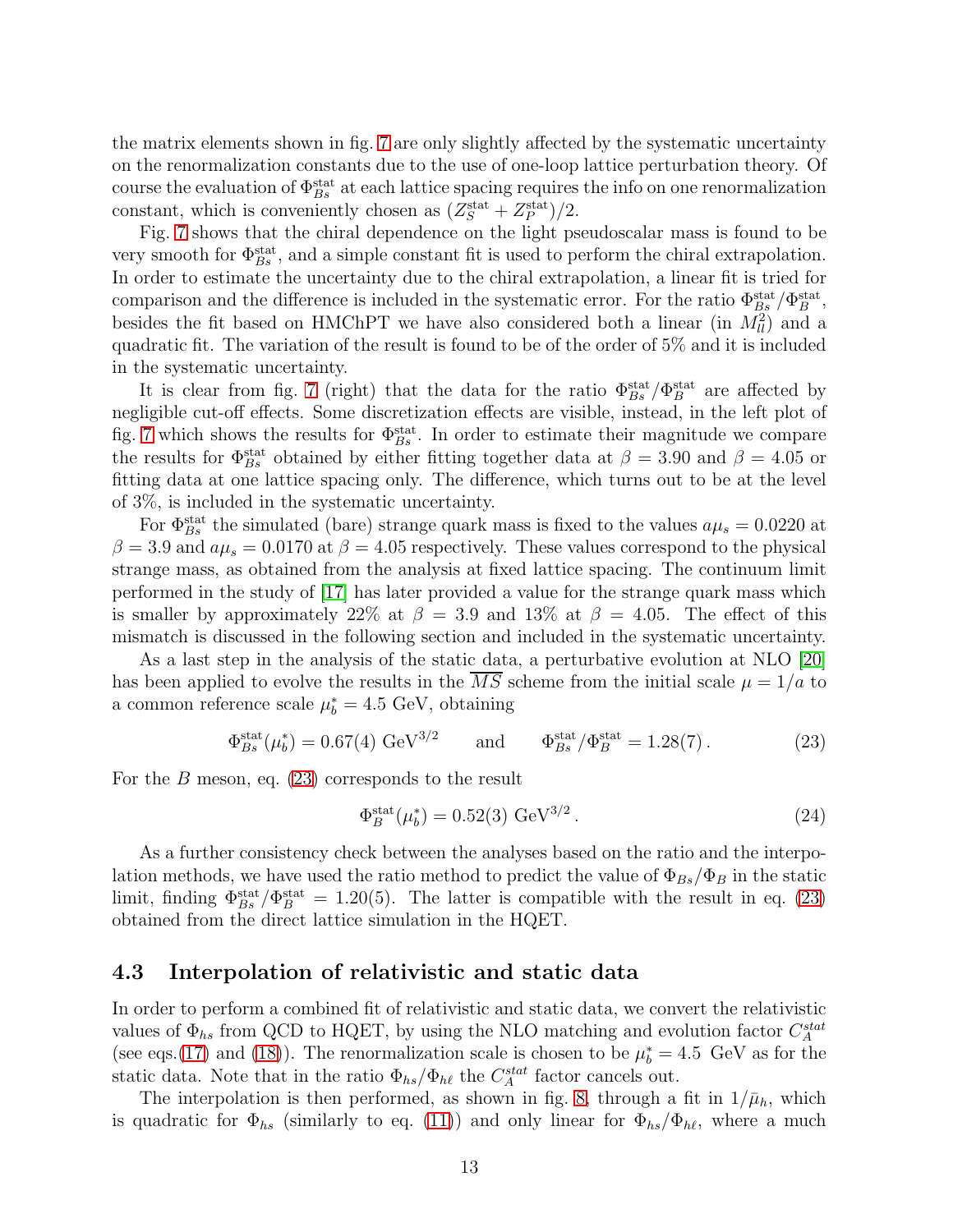

<span id="page-14-0"></span>Figure 8: Dependence of  $\Phi_{hs}$  (left) and  $\Phi_{hs}/\Phi_{h\ell}$  (right), in the chiral and continuum limit, on the inverse of the heavy quark mass.

smoother dependence on the heavy quark mass is found, as expected. Finally, the physical results for the decay constants are obtained by inserting the "physical" value of the b quark mass determined from the ratio method, given in eqs.  $(13)-(14)$  $(13)-(14)$ . The uncertainty on the b quark mass has been propagated by assuming a gaussian distribution of the errors.

### 5 Results for the decay constants

In this section we present and discuss the final results obtained for the decay constants  $f_{Bs}, f_{Bs}/f_B$  and  $f_B$  from the ratio and the interpolation methods.

As discussed in the previous sections, in order to estimate the uncertainty due to the chiral extrapolation we compare the results of two different chiral fits. This comparison is relevant in particular for the ratio  $\Phi_{hs}/\Phi_{h\ell}$ , from which  $\Phi_{Bs}/\Phi_B$  is extracted. In this case, the two fits are based either on the linear  $+$  logarithmic dependence on the light quark mass predicted by HMChPT (eq. [\(20\)](#page-10-0)) or on a polynomial (quadratic) behavior. For  $\Phi_{hs}$ we have tried both the linear fit of eq. [\(20\)](#page-10-0) and a quadratic fit. The analogous chiral fit ansatz employed in the analysis of  $f_{hs}(\bar{\mu}_h^{(1)})$  $\binom{1}{h}/f_{h\ell}(\bar\mu_h^{(1)})$  $\binom{1}{h}$  within the ratio method framework have been discussed in section 3.2. The results are collected in Table [2](#page-15-0) for both the ratio and the interpolation method. The first error quoted in the table is the one coming from the fit, and includes both the statistical error and the systematic uncertainty due to the chiral and continuum extrapolation and to the interpolation to the b quark mass. The second error accounts for the additional systematic uncertainties and it has been evaluated as follows:

- Continuum limit: when performing the continuum limit, both in the ratio and the interpolation method, we consider a linear fit in  $a^2$ . Since an additional  $a^4$  term cannot be fitted with our data, we estimate the uncertainty due to discretization effects by excluding data at the coarsest lattice ( $\beta = 3.80$ ). The central values for  $f_{Bs}$  change by 2 and 1 MeV for the ratio and the interpolation method respectively. The corresponding changes in the values of the ratio  $f_{Bs}/f_B$  are instead negligible.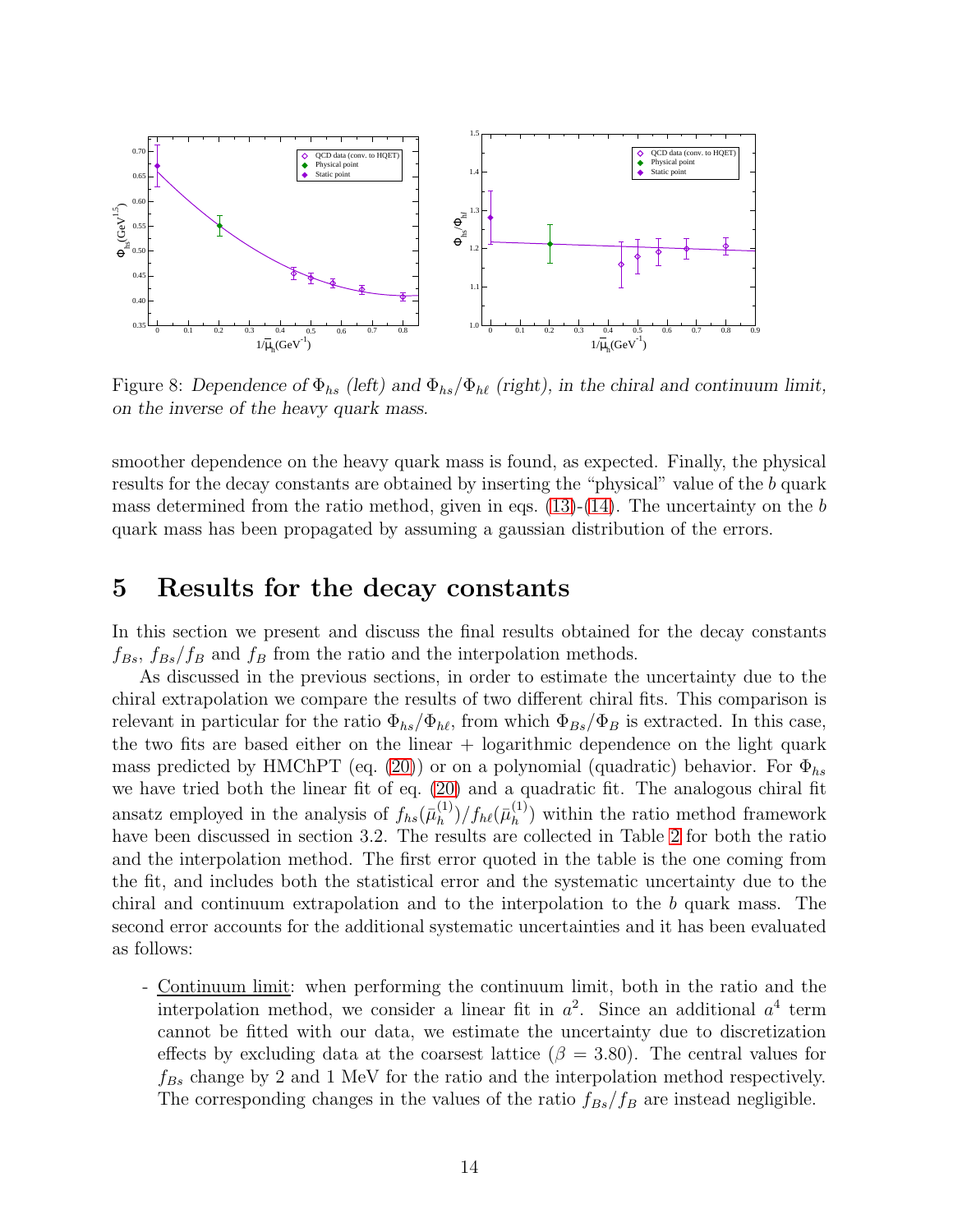| $f_{Bs}$ MeV |           |                  |           | $f_{Bs}/f_B$  |            |                  |            |  |
|--------------|-----------|------------------|-----------|---------------|------------|------------------|------------|--|
| Ratio Method |           | Interpol. Method |           | Ratio Method  |            | Interpol. Method |            |  |
| Lin.         | Quad.     | Lin.             | Quad.     | <b>HMChPT</b> | Polyn.     | <b>HMChPT</b>    | Polyn.     |  |
| 225(7)(4)    | 225(7)(4) | 237(9)(4)        | 238(9)(4) | 1.22(2)(0)    | 1.14(2)(0) | 1.22(5)(2)       | 1.16(6)(2) |  |
| 225(7)(4)    |           | 238(9)(4)        |           | 1.18(2)(4)    |            | 1.19(5)(3)       |            |  |
| 232(10)      |           |                  |           | 1.19(5)       |            |                  |            |  |

<span id="page-15-0"></span>Table 2: Collection of the results obtained for  $f_{Bs}$  and  $f_{Bs}/f_B$  from the ratio and interpolation methods. The statistical and systematic uncertainties are summed in quadrature. The third and fourth lines provide info on the results obtained by extrapolating to the physical pion mass point by using different chiral fit ansatz (see text). The final values, given in the last row, are an average of the results of the two methods.

- Heavy mass dependence: Within the interpolation method we estimate the uncertainty in reaching the physical bottom mass by including, for each  $\beta$ , data at two larger values of  $\mu_h$ , and by choosing slightly different values for the reference masses. We find that with these variations the central values obtained for  $f_{Bs}$  change by approximately 3 MeV, while the results for the ratio  $f_{Bs}/f_B$  are practically unaffected. In the context of the ratio method analysis in order to estimate the systematic error associated to the determination of  $z_s(\bar{\mu}_b)$  we have varied the fit ansatz by considering either a second order or a third order polynomial in  $1/\bar{\mu}_h$ . This change produces only a 1 MeV decrease in the final value of  $f_{Bs} \simeq 225$  MeV (see Table [2\)](#page-15-0). Even smaller is the relative uncertainty in the  $1/\bar{\mu}_h$  interpolation of the double ratio  $z_s(\bar{\mu}_h)/z(\bar{\mu}_h)$ , owing to the very flat profile of data within errors, as it is seen from fig. [5](#page-9-0) (right).
- Pole mass: as the pole mass is affected by renormalon ambiguities, in the analysis based on the ratio method we compare the results obtained by using the NLO definition of the pole mass to the results found with the LO definition. Within the interpolation method, instead, we have also considered the alternative definition of  $\Phi_{h\ell(s)}$  in terms of the pole mass (rather than the meson mass), again using either the NLO or the LO definition of the pole mass. In both cases, the differences are found to be small, at the level of 1 MeV, for the decay constants, as the sensitivity to the pole mass definition, which appears in the intermediate steps of the calculation, largely cancels out in the final determinations. The results for the ratio  $f_{Bs}/f_B$  are practically unaffected.
- Mismatch of the strange quark mass in the static simulation: as discussed in section 4.2, the static-strange correlators have been calculated with a value of the strange quark mass that was estimated from an analysis at fixed lattice spacing, and turned out to be larger with respect to the continuum limit estimate by approximately 22% at  $\beta = 3.9$  and 13% at  $\beta = 4.05$ . In order to evaluate the systematic uncertainty due to this mismatch, we have analyzed the relativistic data for  $\Phi_{hs}$  which are available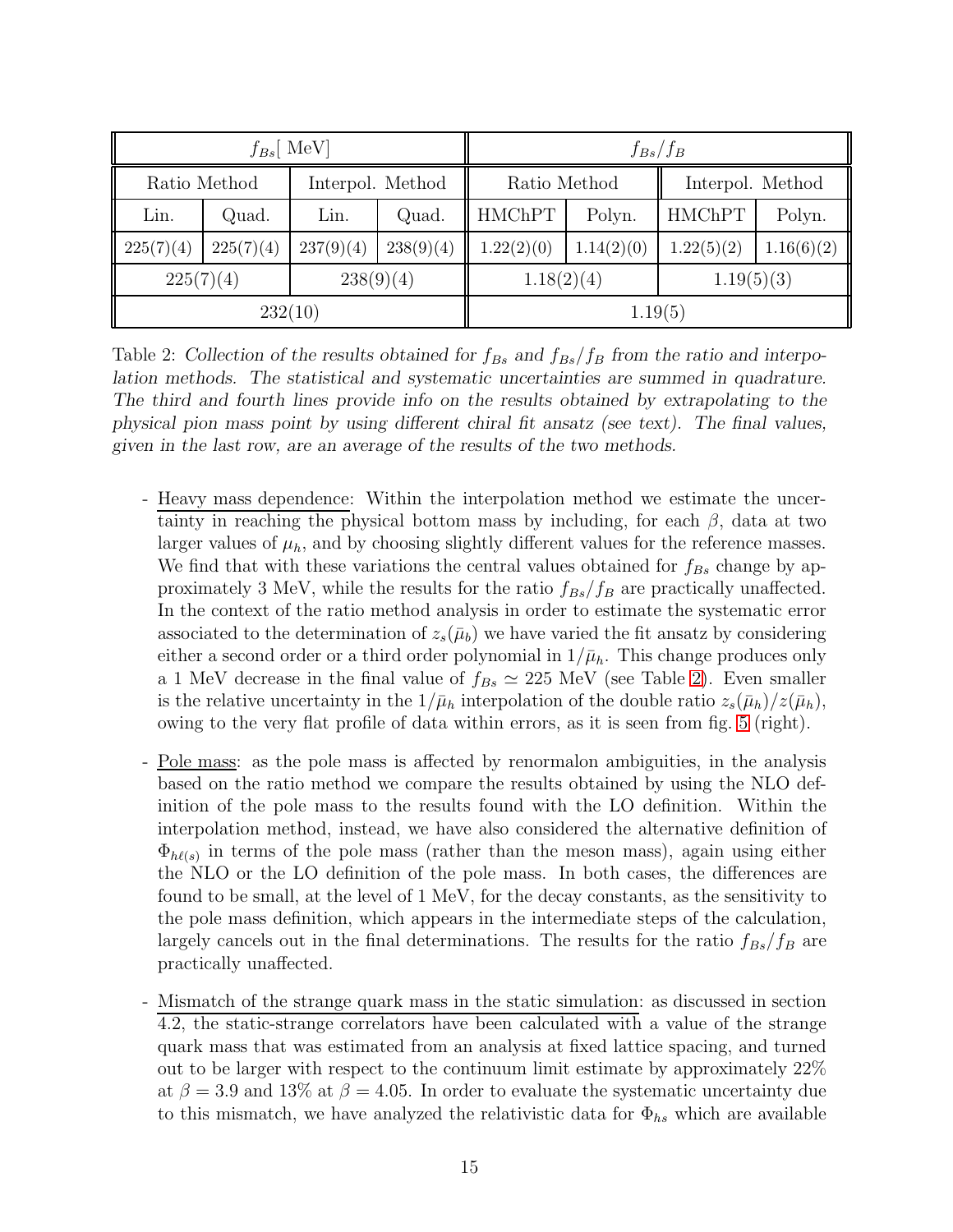at several values of the strange quark mass. By using the continuum estimate of the strange quark mass,  $\Phi_{Bs}$  decreases by approximately 2%. A similar effect can be thus expected for the static data. We have thus repeated the interpolation to the b quark mass using for the static points results smaller by 2\%. We find that the  $B_s$ decay constant decreases by 3 MeV and  $f_{Bs}/f_B$  by 0.015. We conservatively ignore the sign of the variation and consider these changes as a symmetric contribution to the systematic uncertainty. This uncertainty does not affect the ratio method, since in this case the static limit of  $z_s$  and  $z_s/z$  is exactly known.

For both methods we add in quadrature the systematic uncertainties and, finally, as shown in the last row of Table [2,](#page-15-0) we average the results of the two methods obtaining

$$
f_{Bs} = 232(10) \text{ MeV}, \qquad \frac{f_{Bs}}{f_B} = 1.19(5), \tag{25}
$$

and for the B decay constant, which is determined for each analysis as  $f_B = f_{Bs}/(f_{Bs}/f_B)$ ,

$$
f_B = 195(12) \text{ MeV}. \tag{26}
$$

These values are in agreement and improve the results obtained in [\[4\]](#page-20-3) and [\[5\]](#page-21-0).

As a byproduct of the analysis we also obtain the decay constants for the  $D$  and  $D_s$ mesons. In order to determine these quantities, we only consider three values for the heavy quark reference masses around the physical charm quark mass. By interpolating to the physical value  $\overline{m}_c(\overline{m}_c) = 1.28(4)$  GeV, obtained in [\[5\]](#page-21-0), we find

<span id="page-16-0"></span>
$$
f_D = 212(8)
$$
 MeV,  $f_{Ds} = 248(6)$  MeV,  $\frac{f_{Ds}}{f_D} = 1.17(5)$ , (27)

to be compared with the results  $f_D = 197(9)$  MeV,  $f_{Ds} = 244(8)$  MeV and  $f_{Ds}/f_D =$ 1.24(3) of [\[8\]](#page-21-3). With respect to [\[8\]](#page-21-3), the present analysis is improved essentially for the reasons discussed for  $f_B$  and  $f_{Bs}$ , namely: the statistics is increased for some ensembles, data at the finest lattice spacing  $(\beta = 4.2)$  are now included, the continuum extrapolation is performed at fixed (reference) heavy quark masses. Moreover, as discussed for  $f_{Bs}/f_B$ , we perform the chiral extrapolation of  $f_{hs}/f_{h\ell}$  either following HMChPT or a linear dependence on  $\mu_{\ell}$ . In [\[8\]](#page-21-3) the value  $f_{Ds}/f_D = 1.24(3)$  was obtained from the HMChPT fit only, while the result given in eq. [\(27\)](#page-16-0) is an average of  $f_{Ds}/f_D = 1.21(2)$  from HMChPT and  $f_{Ds}/f_D = 1.12(2)$ from the linear fit. By considering both results we have increased the uncertainty associated to the chiral extrapolation.

# 6 Conclusions

We have presented a lattice determination of the b quark mass and of the B and  $B_s$  decay constants, obtained with  $N_f = 2$  twisted mass Wilson fermions. Two methods have been employed, following and improving our previous analyses in [\[4\]](#page-20-3) and [\[5\]](#page-21-0).

The first method is based on suitable ratios with exactly known static limit and smooth chiral and continuum limit. With respect to [\[4\]](#page-20-3), the present analysis includes data at four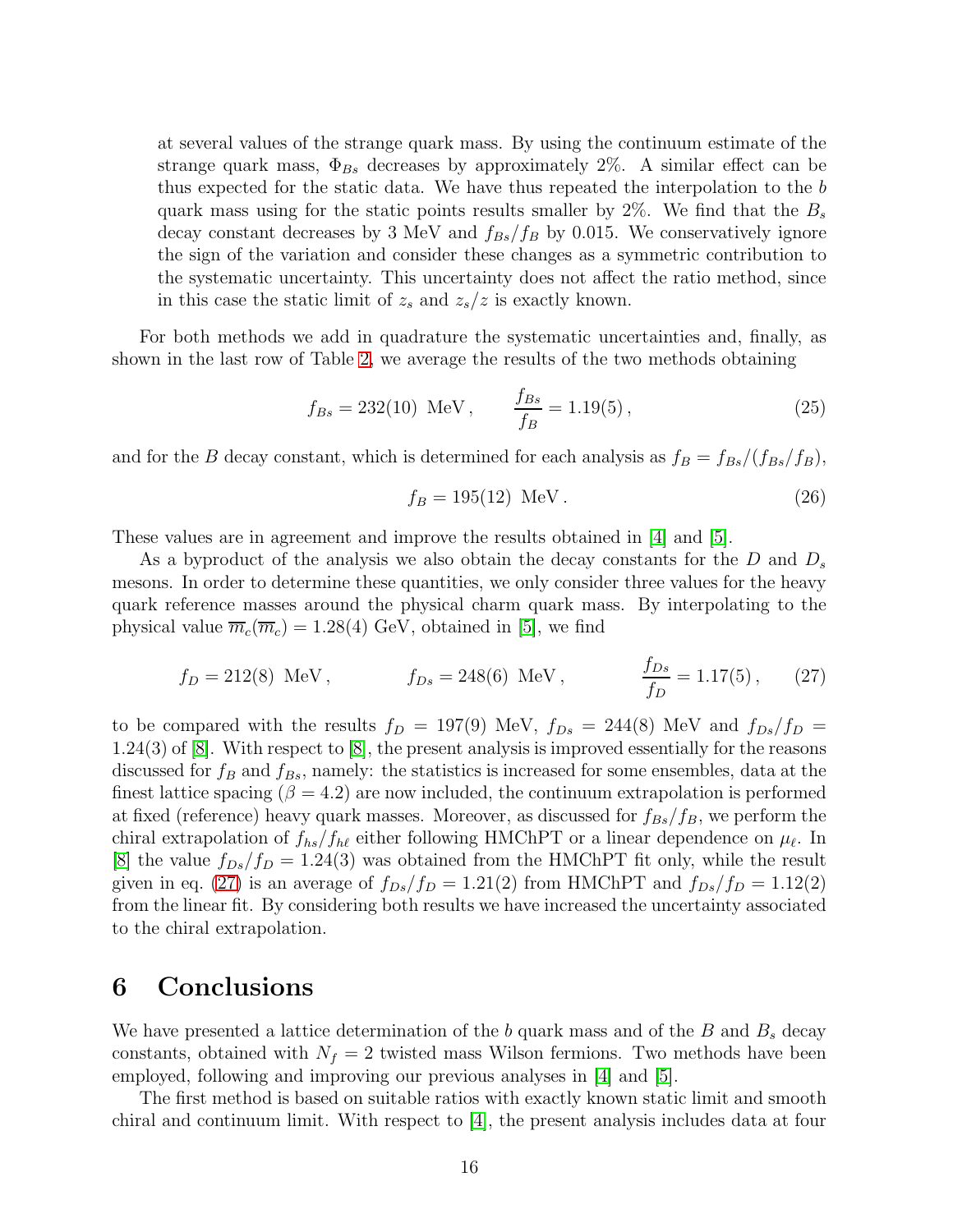values for the lattice spacing, a larger statistics, and uses the published values for the quark mass renormalization constants [\[7\]](#page-21-2) and for the physical up/down and strange quark masses [\[17\]](#page-22-1).

The second method consists in interpolating between relativistic and static data. With respect to [\[5\]](#page-21-0), we added one ensemble at  $\beta = 4.2$ , increased the statistics and, again, used the published values for the renormalization constants and light quark masses. A further improvement has been achieved by studying separately discretization effects and the (physical) dependence on the heavy quark mass. This has been done by performing the continuum extrapolation at fixed reference heavy quark mass.

The systematic uncertainties due to the chiral and continuum extrapolation and to the interpolation to the physical  $b$  quark mass, as well as the sensitivity to the pole mass definition, have been carefully studied. An important uncertainty affecting the determination of the ratio  $f_{Bs}/f_B$  and, in turn, of  $f_B$ , is introduced by the chiral extrapolation to the physical value of the average up/down quark mass. We note, in this respect, that given an assumption for the chiral extrapolation fitting function, i.e. either including or not the leading chiral logarithm, the results obtained for the ratio  $f_{Bs}/f_B$  by using the ratio and the interpolation method are in perfect agreement within each other (see Table [2\)](#page-15-0). In order to reduce the uncertainty due to the chiral extrapolation, simulations at smaller values for the light quark masses, closer to their physical values, are needed.

The difference between the results obtained for  $f_{Bs}$  by using the ratio and the interpolation method (approximately 5%, see Table [2\)](#page-15-0) provides an indication of the uncertainty due to the interpolation to the heavy b quark mass. In this respect, the main advantage of the ratio method is that the static limit of the ratios is exactly known (by definition), so that the approach does not require a dedicated lattice simulation within the HQET.

The final results for the b quark mass in the  $\overline{\text{MS}}$  scheme and for the decay constants read

$$
\overline{m}_b(\overline{m}_b) = 4.29(14) \text{ GeV},
$$

$$
f_B = 195(12)
$$
 MeV,  $f_{Bs} = 232(10)$  MeV,  $\frac{f_{Bs}}{f_B} = 1.19(5)$ . (28)

As a byproduct of the analysis we also obtain the results for the  $f_D$  and  $f_{Ds}$  decay constants

$$
f_D = 212(8)
$$
 MeV,  $f_{Ds} = 248(6)$  MeV,  $\frac{f_{Ds}}{f_D} = 1.17(5)$ , (29)

which update and improve our previous determination [\[8\]](#page-21-3).

The only systematic uncertainty which is not accounted for by our results is the one stemming from the missing strange and charm quark vacuum polarization effects. A comparison of our  $N_f = 2$  result for the B and  $B_s$  decay constants, to existing results from  $N_f = 2 + 1$  quark flavor simulations [\[33,](#page-23-2) [34\]](#page-23-3) suggests that the error due to the partial quenching of the strange quark is smaller at present than other systematic uncertainties. In this respect we mention that simulations with  $N_f = 2 + 1 + 1$  dynamical flavors are already being performed by ETMC and preliminary results for several flavor physics observables have been recently presented [\[35,](#page-23-4) [36\]](#page-23-5).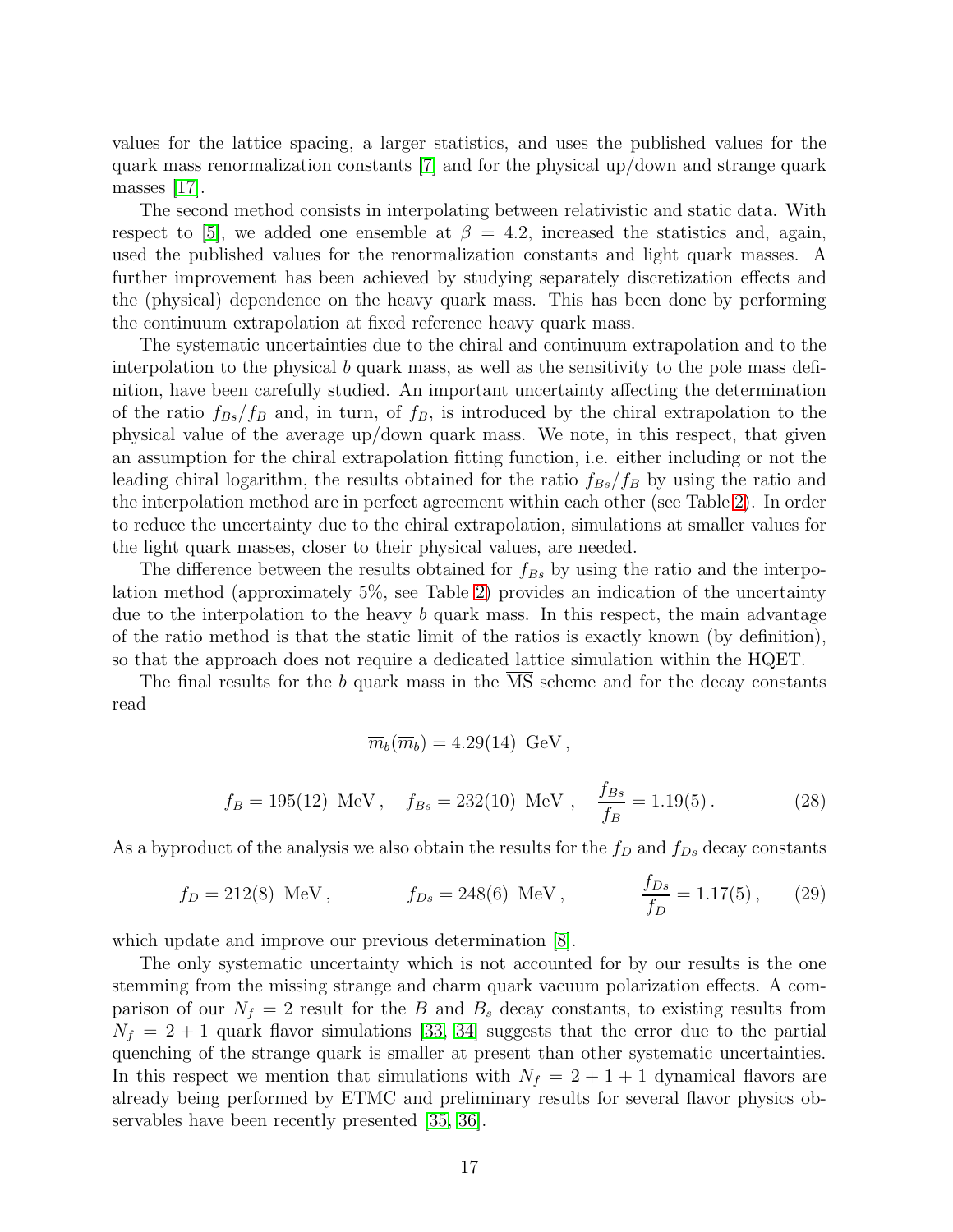We thank all the ETMC members for fruitful discussions and the apeNEXT computer centers in Rome for their invaluable technical help. Some computation time has been used for that project on NW-Grid in Liverpool and HLRN in Berlin. G.H. acknowledges the support from the Spanish Ministry for Education and Science project FPA2009-09017, the Consolider-Ingenio 2010 Programme CPAN (CSD2007-00042), the Comunidad Autónoma de Madrid (HEPHACOS P-ESP-00346 and HEPHACOS S2009/ESP-1473) and the European project STRONGnet (PITN-GA-2009-238353). V.L., S.S. and C.T. thank MIUR (Italy) for partial financial support under the contracts PRIN08. V.L. acknowledges the support of CNRS and the Laboratoire de Physique Théorique d'Orsay, Université Paris-Sud 11, where part of this work was completed. M.W. acknowledges support by the Emmy Noether Programme of the DFG (German Research Foundation), grant WA 3000/1-1.

# Appendix: Phenomenological analysis of the ratios  $y$ and  $z_s$

The lattice results for the ratios y and  $z_s$  derived in section 3 deviate from the their static limit value, in the whole range of heavy quark masses from the charm mass value up to infinity, by only a small amount. Specifically, with the chosen value  $\lambda \approx 1.18$ , the deviation is not more than 1.5% and 4% for y and  $z_s$  respectively. By looking at the best fit curves of y and  $z_s$  as functions of  $1/\bar{\mu}_h$ , see figs. [2](#page-6-0) and [5](#page-9-0) (left), one notices however a clear curvature, thus signalling a large  $1/\bar{\mu}_h^2$  contribution in the heavy quark expansion compared to the linear term. In this appendix, we wish to show that this behavior is actually in good agreement with the predictions of the heavy quark expansion of  $M_{h\ell}$  and  $f_{hs}$  once one employs phenomenological or lattice based estimates for the relevant coefficients.

We first discuss the phenomenological analysis of the ratio  $y(\bar{\mu}_h)$  defined in eq. [\(5\)](#page-4-0). By introducing in the expression for  $y$  the heavy quark expansion for the heavy-light pseudoscalar meson mass,

$$
M_{h\ell} = \mu_h^{\text{pole}} + \bar{\Lambda} - \frac{(\lambda_1 + 3\lambda_2)}{2} \frac{1}{\mu_h^{\text{pole}}} + \mathcal{O}\left(\frac{1}{(\mu_h^{\text{pole}})^2}\right) ,\qquad (30)
$$

one finds

<span id="page-18-1"></span>
$$
y = 1 - \bar{\Lambda} \frac{\lambda^{\text{pole}} - 1}{\mu_h^{\text{pole}}} + \left( \frac{(\lambda_1 + 3\lambda_2)}{2} (\lambda^{\text{pole}} + 1) + \bar{\Lambda}^2 \lambda^{\text{pole}} \right) \frac{\lambda^{\text{pole}} - 1}{(\mu_h^{\text{pole}})^2},
$$
(31)

where  $\lambda^{\text{pole}}$  is a smoothly varying function of  $\bar{\mu}_h$  defined as  $\lambda^{\text{pole}} = \mu_h^{\text{pole}}$  $_h^{\text{pole}}(\bar{\mu}_h)/\ \mu_h^{\text{pole}}(\bar{\mu}_h/\lambda)=$  $\lambda \rho(\bar{\mu}_h)/\rho(\bar{\mu}_h/\lambda)$ .

In order to estimate the ratio  $y$  we considered the following phenomenological values for the HQET parameters

<span id="page-18-0"></span>
$$
\bar{\Lambda} = 0.39(11) \text{ GeV}, \quad \lambda_1 = -0.19(10) \text{ GeV}^2, \quad \lambda_2 = 0.12(2) \text{ GeV}^2. \tag{32}
$$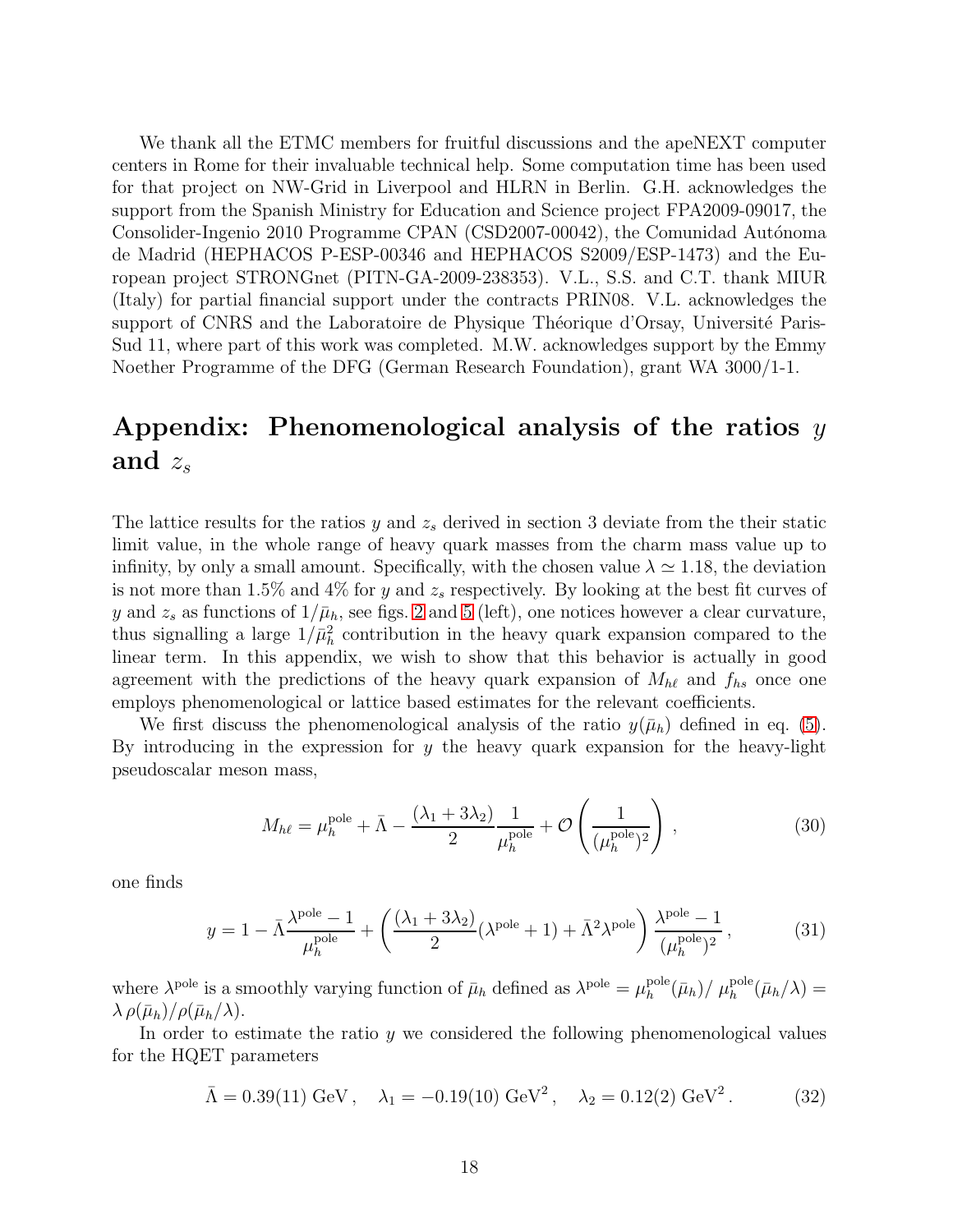

<span id="page-19-0"></span>Figure 9: The lattice QCD results for y (blue points) as a function of  $1/\bar{\mu}_h$  are compared to the phenomenological estimate. For the latter, the black solid and dashed curves represent the mean value and the one-standard deviation band respectively.

Notice that while  $\lambda_2$  is rather precisely determined from the B-meson mass splitting  $M_{B^*}^2$  –  $M_B^2$ , the values of  $\bar{\Lambda}$  and  $\lambda_1$  are inferred from the analysis of the inclusive semileptonic Bdecays carried out in ref. [\[37\]](#page-23-6). Using eq. [\(32\)](#page-18-0) we obtain the phenomenological estimate of y shown in fig. [9,](#page-19-0) which is compared to the lattice QCD results of section 3.

The above analysis shows that the lattice results for  $y$  are consistent with the phenomenological estimate. In particular, one sees that the curvature of  $y$  as a function of  $1/\bar{\mu}_h$ , observed in the lattice QCD data, is due to the fact that the coefficients of the linear and quadratic terms of the heavy quark expansion in eq. [\(31\)](#page-18-1) are comparable in size and opposite in sign. As a result, the ratio  $y$  has a minimum in the region around the charm quark mass, which is the one covered by the lattice data.

A similar analysis can be also carried out for the ratio  $z_s$ , defined in eq. [\(16\)](#page-7-3). In this case, the analysis is based on the heavy quark expansion for the pseudoscalar decay constant,

<span id="page-19-1"></span>
$$
\Phi_{hs}(\bar{\mu}_h, \mu_b^*) = \frac{(f_{hs}\sqrt{M_{hs}})^{\text{QCD}}}{C_A^{stat}(\bar{\mu}_h, \mu_b^*)} = \Phi_0(\mu_b^*) \left(1 + \frac{\Phi_1(\mu_b^*)}{\mu_h^{\text{pole}}} + \frac{\Phi_2(\mu_b^*)}{(\mu_h^{\text{pole}})^2}\right) + \mathcal{O}\left(\frac{1}{(\mu_h^{\text{pole}})^3}\right),
$$
(33)

where  $\mu_b^*$  is the renormalization scale in the HQET. Using this expansion (and omitting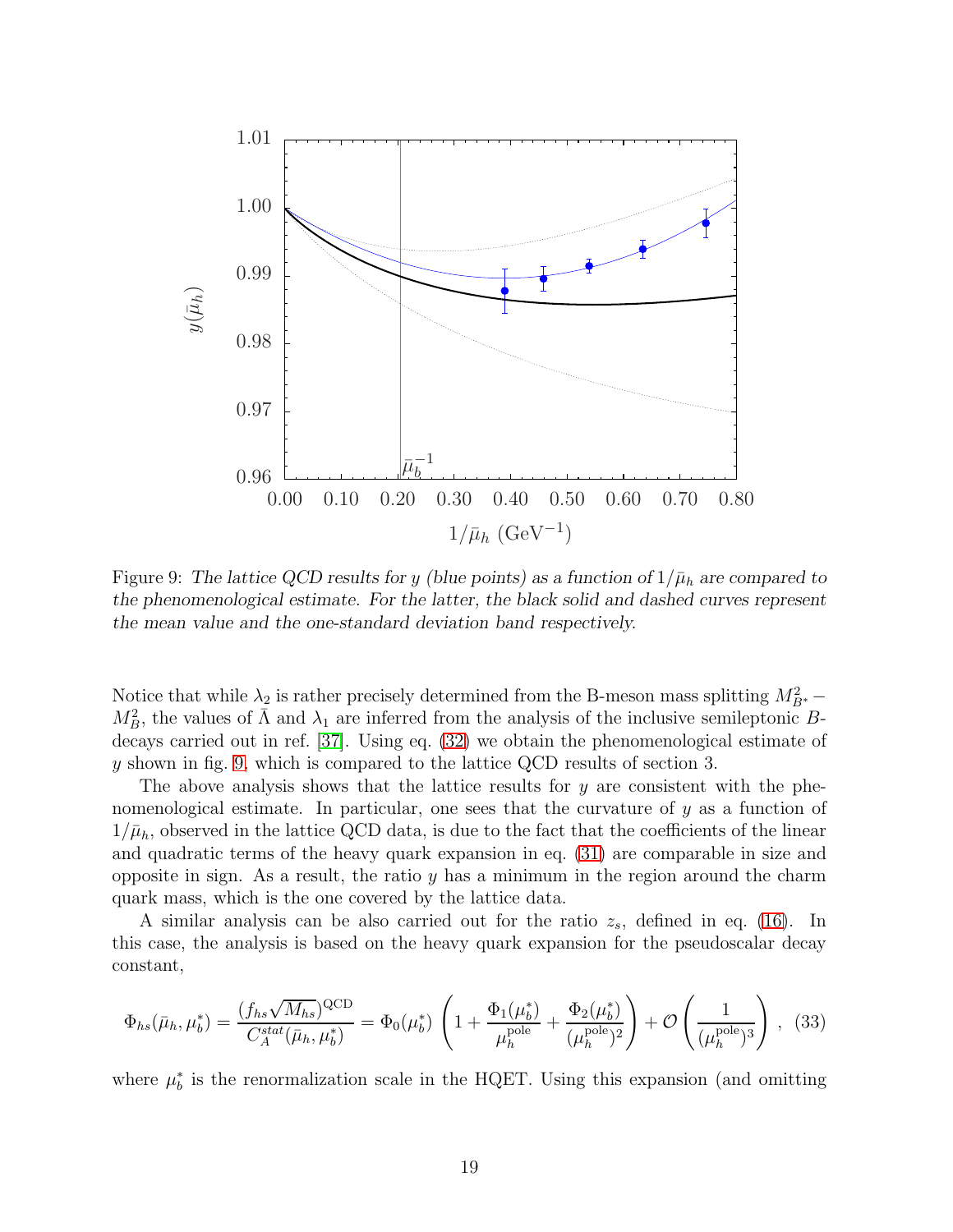for better clarity in the following the dependence on  $\mu_b^*$ , one finds

$$
y_s^{1/2} z_s = \frac{\Phi_{hs}(\bar{\mu}_h)}{\Phi_{hs}(\bar{\mu}_h/\lambda)} =
$$
  
=  $1 - \Phi_1 \frac{\lambda^{\text{pole}} - 1}{\mu_h^{\text{pole}}} - (\Phi_2(\lambda^{\text{pole}} + 1) - \Phi_1^2 \lambda^{\text{pole}}) \frac{\lambda^{\text{pole}} - 1}{(\mu_h^{\text{pole}})^2}.$  (34)

The expansion for  $z_s$  can be then obtained by combining the above expression with the heavy quark expansion for the ratio  $y_s$ . The latter has the same form of eq. [\(31\)](#page-18-1) but with HQET parameters  $\bar{\Lambda}_s$ ,  $\lambda_{1s}$  and  $\lambda_{2s}$  depending on the strange quark mass. For the purpose of the present exercise we take

$$
\bar{\Lambda}_s = \bar{\Lambda} + M_{B_s} - M_B , \quad \lambda_{1s} = \lambda_1 , \quad \lambda_{2s} = \lambda_2 . \tag{35}
$$

We are not aware of phenomenological estimates of the HQET parameters  $\Phi_0$ ,  $\Phi_1$  and  $\Phi_2$ . Therefore we consider in this case a set of values inferred from the lattice results for the heavy-light meson decay constants obtained by the HPQCD collaboration and presented in [\[38\]](#page-23-7). Their result for the static parameter is  $\Phi_0 \simeq 0.60(4) \text{ GeV}^{3/2}$ , which is consistent with our calculation within lattice HQET,  $\Phi_0 \simeq 0.67(4) \text{ GeV}^{3/2}$ , see eq. [\(23\)](#page-13-0). The estimates for the parameters  $\Phi_1$  and  $\Phi_2$  can be derived, in turn, by requiring that eq. [\(33\)](#page-19-1) provides the HPQCD determinations for  $f_{D_s}$  and  $f_{B_s}$  at the physical charm and bottom quark masses, i.e.  $f_{D_s} = 249(2)$  MeV and  $f_{B_s} = 224(4)$  MeV [\[38\]](#page-23-7). For this determination we also used the experimental values of the  $D_s$  and  $B_s$  meson masses [\[24\]](#page-22-8) and the values of the charm and bottom quark masses obtained in section 3.1, namely  $\bar{\mu}_c = 1.14(4)$  GeV and  $\bar{\mu}_b = 4.91(15)$  GeV. In conclusion we considered the values

$$
\Phi_0 = 0.60 \text{ GeV}^{3/2} , \quad \Phi_1 = -0.48 \text{ GeV} , \quad \Phi_2 = 0.08 \text{ GeV}^2 . \tag{36}
$$

The resulting phenomenological estimate of  $z<sub>s</sub>$  corresponding to the above set of values for the HQET parameters is shown in fig. [10](#page-21-7) and compared to our determination from section 3. By also considering that a quantitative estimate of the uncertainties on the HQET parameters is beyond the scope of the present exercise we conclude, again, that the shape of the phenomenological curve, including its curvature, is well consistent with the lattice data.

### <span id="page-20-0"></span>References

- <span id="page-20-1"></span>[1] UTfit Collaboration, <http://www.utfit.org>
- [2] M. Bona et al. [ UTfit Collaboration ], Phys. Lett. B687 (2010) 61-69. [\[arXiv:0908.3470](http://arxiv.org/abs/0908.3470) [hep-ph]].
- <span id="page-20-3"></span><span id="page-20-2"></span>[3] C. Aubin, PoS LAT2009 (2009) 007 [\[arXiv:0909.2686](http://arxiv.org/abs/0909.2686) [hep-lat]].
- [4] B. Blossier et al. [ETM Coll.], JHEP 1004 (2010) 049 [\[arXiv:0909.3187](http://arxiv.org/abs/0909.3187) [hep-lat]].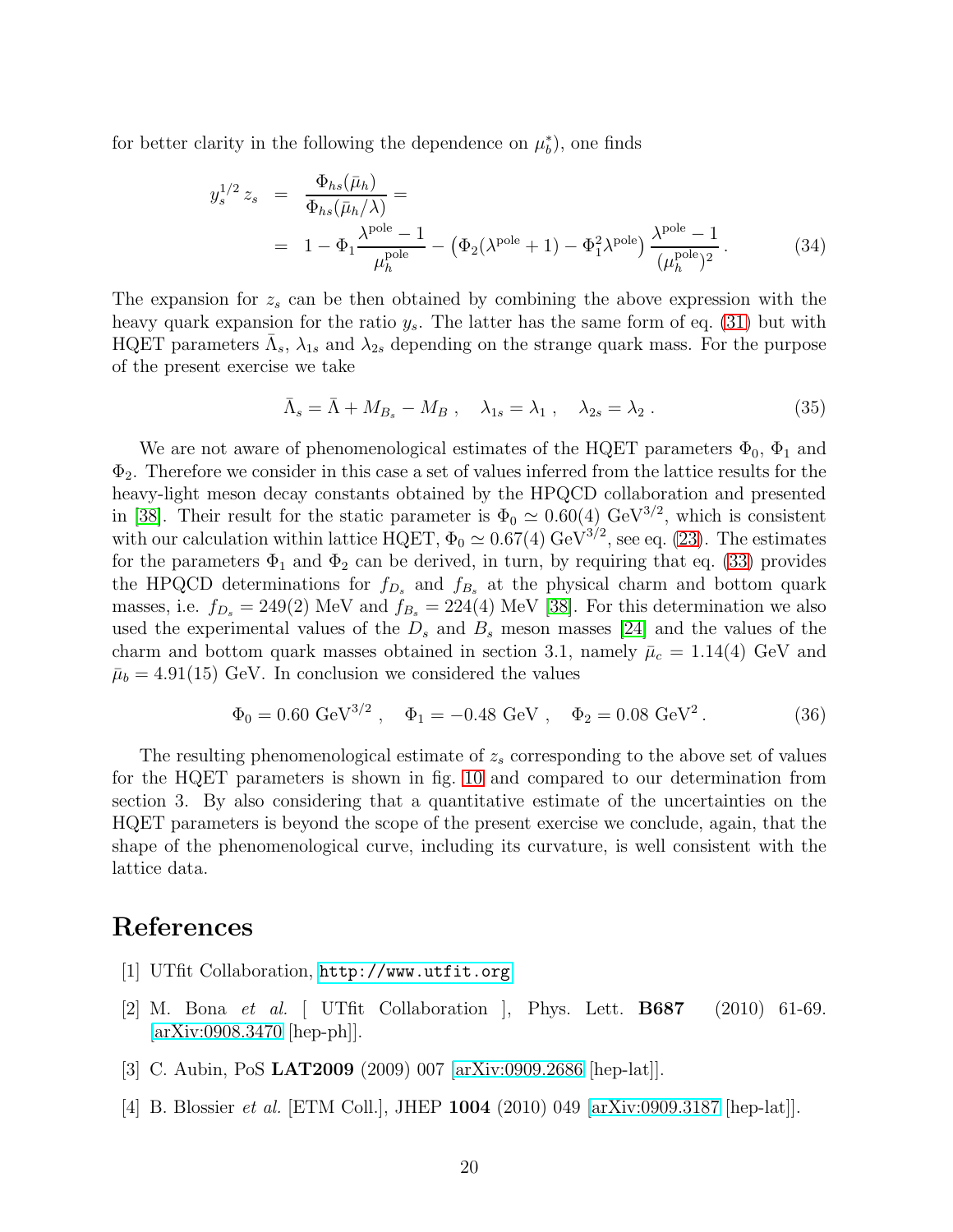

<span id="page-21-7"></span>Figure 10: The lattice QCD results for  $z_s$  (blue points) as a function of  $1/\bar{\mu}_h$  are compared to the phenomenological estimate (black curve).

- <span id="page-21-1"></span><span id="page-21-0"></span>[5] B. Blossier *et al.* [ETM Coll.], PoS **LAT2009** (2009) 151 [\[arXiv:0911.3757](http://arxiv.org/abs/0911.3757) [hep-lat]].
- <span id="page-21-2"></span>[6] C. R. Allton, C. T. Sachrajda, V. Lubicz, L. Maiani, G. Martinelli, Nucl. Phys. B349 (1991) 598-616.
- <span id="page-21-3"></span>[7] M. Constantinou et al., JHEP 1008 (2010) 068 [\[arXiv:1004.1115](http://arxiv.org/abs/1004.1115) [hep-lat]].
- <span id="page-21-4"></span>[8] B. Blossier et al. [ETM Coll.], JHEP 0907 (2009) 043 [\[arXiv:0904.0954](http://arxiv.org/abs/0904.0954) [hep-lat]].
- <span id="page-21-5"></span>[9] P. Weisz, Nucl. Phys. B 212 (1983) 1.
- [10] R. Frezzotti, P. A. Grassi, S. Sint and P. Weisz [Alpha Coll.], JHEP 0108 (2001) 058 [\[arXiv:hep-lat/0101001\]](http://arxiv.org/abs/hep-lat/0101001).
- <span id="page-21-6"></span>[11] R. Baron et al. [ETM Coll.], JHEP 1008 (2010) 097 [\[arXiv:0911.5061](http://arxiv.org/abs/0911.5061) [hep-lat]].
- [12] Ph. Boucaud et al. [ETM Coll.], Phys. Lett. B 650 (2007) 304 [\[arXiv:hep-lat/0701012\]](http://arxiv.org/abs/hep-lat/0701012).
- [13] Ph. Boucaud et al. [ETM Coll.], Comput. Phys. Commun. 179 (2008) 695 [\[arXiv:0803.0224](http://arxiv.org/abs/0803.0224) [hep-lat]].
- [14] C. Urbach [ETM Coll.], PoS LAT2007 (2007) 022 [0710.1517 [hep-lat]].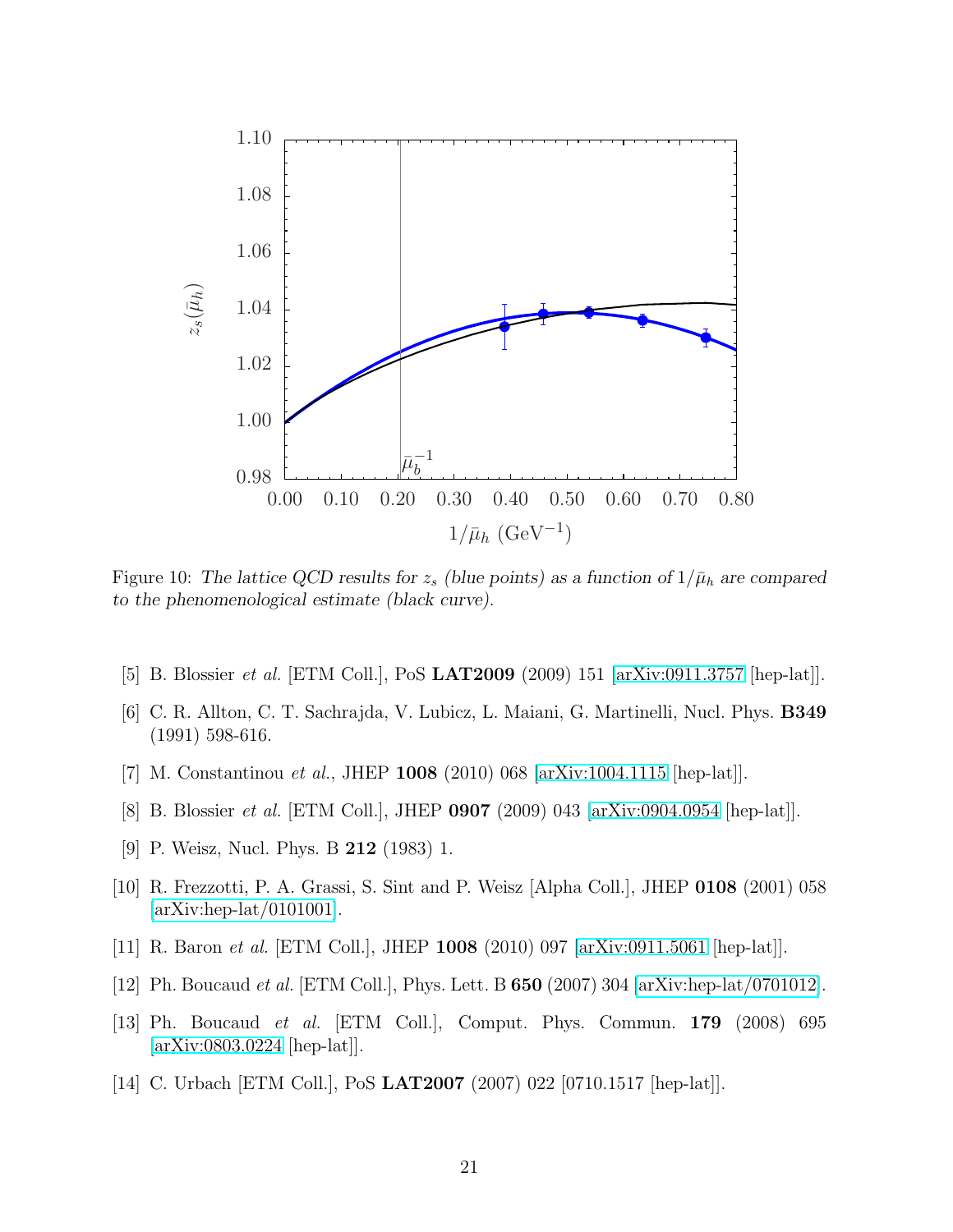- <span id="page-22-0"></span>[15] P. Dimopoulos, R. Frezzotti, G. Herdoiza, K. Jansen, C. Michael and C. Urbach [ETM Coll.], PoS LATTICE2008 (2008) 103 [\[arXiv:0810.2873](http://arxiv.org/abs/0810.2873) [hep-lat]].
- <span id="page-22-1"></span>[16] R. Frezzotti and G. C. Rossi, JHEP 0408 (2004) 007 [\[hep-lat/0306014\]](http://arxiv.org/abs/hep-lat/0306014). R. Frezzotti and G. C. Rossi, JHEP 0410 (2004) 070 [\[arXiv:hep-lat/0407002\]](http://arxiv.org/abs/hep-lat/0407002).
- <span id="page-22-2"></span>[17] B. Blossier et al. [ETM Coll.], Phys. Rev. D 82 (2010) 114513 [\[arXiv:1010.3659](http://arxiv.org/abs/1010.3659) [hep- $|a t|$ .
- [18] K.G. Chetyrkin, Phys. Lett. B 404 (1997) 161; J.A. Vermaseren, S.A. Larin and T. van Ritbergen, Phys. Lett. B 405 (1997) 327; K.G. Chetyrkin and A. Retey, Nucl. Phys. B 583 (2000) 3. e-Print: [hep-ph/9910332](http://arxiv.org/abs/hep-ph/9910332)
- <span id="page-22-3"></span>[19] N. Gray et al, Z. Phys. C 48 (1990) 673; D.J. Broadhurst, N. Gray and K. Schilcher, Z. Phys. C 52 (1991) 111; K.G. Chetyrkin and M. Steinhauser, Phys. Rev. Lett. 83 (1999) 4001; K. Melnikov and T. van Ritbergen, Phys. Lett. B 482 (2000) 99.
- <span id="page-22-5"></span><span id="page-22-4"></span>[20] K.G. Chetyrkin and A.G. Grozin, Nucl. Phys. B 666 (2003) 289. [\[arXiv:hep-ph/0303113\]](http://arxiv.org/abs/hep-ph/0303113).
- <span id="page-22-6"></span>[21] J. L. Goity, Phys. Rev. D 46, 3929 (1992) [\[arXiv:hep-ph/9206230\]](http://arxiv.org/abs/hep-ph/9206230).
- [22] B. Grinstein, E. E. Jenkins, A. V. Manohar, M. J. Savage and M. B. Wise, Nucl. Phys. B 380, 369 (1992) [\[arXiv:hep-ph/9204207\]](http://arxiv.org/abs/hep-ph/9204207).
- <span id="page-22-8"></span><span id="page-22-7"></span>[23] S. R. Sharpe and Y. Zhang, Phys. Rev. D 53 (1996) 5125 [\[arXiv:hep-lat/9510037\]](http://arxiv.org/abs/hep-lat/9510037).
- <span id="page-22-9"></span>[24] K. Nakamura et al. [Particle Data Group], J. Phys. G 37 (2010) 075021.
- [25] H. Ohki, H. Matsufuru and T. Onogi, Phys. Rev. D 77, 094509 (2008) [\[arXiv:0802.1563](http://arxiv.org/abs/0802.1563)  $\vert \text{hep-lat} \vert$ .
- <span id="page-22-10"></span>[26] D. Becirevic, B. Blossier, E. Chang and B. Haas, Phys. Lett. B 679 (2009) 231 [\[arXiv:0905.3355](http://arxiv.org/abs/0905.3355) [hep-ph]].
- <span id="page-22-11"></span>[27] K. Jansen, C. Michael, A. Shindler and M. Wagner [ETM Coll.], JHEP 0812, 058 (2008) [\[arXiv:0810.1843](http://arxiv.org/abs/0810.1843) [hep-lat]].
- <span id="page-22-12"></span>[28] C. Michael, A. Shindler and M. Wagner [ETM Coll.], JHEP 1008, 009 (2010) [\[arXiv:1004.4235](http://arxiv.org/abs/1004.4235) [hep-lat]].
- <span id="page-22-13"></span>[29] M. Della Morte, A. Shindler and R. Sommer [ALPHA Coll.], JHEP 0508 (2005) 051 [\[arXiv:hep-lat/0506008\]](http://arxiv.org/abs/hep-lat/0506008).
- <span id="page-22-14"></span>[30] A. Hasenfratz and F. Knechtli, Phys. Rev. D 64 (2001) 034504 [\[arXiv:hep-lat/0103029\]](http://arxiv.org/abs/hep-lat/0103029).